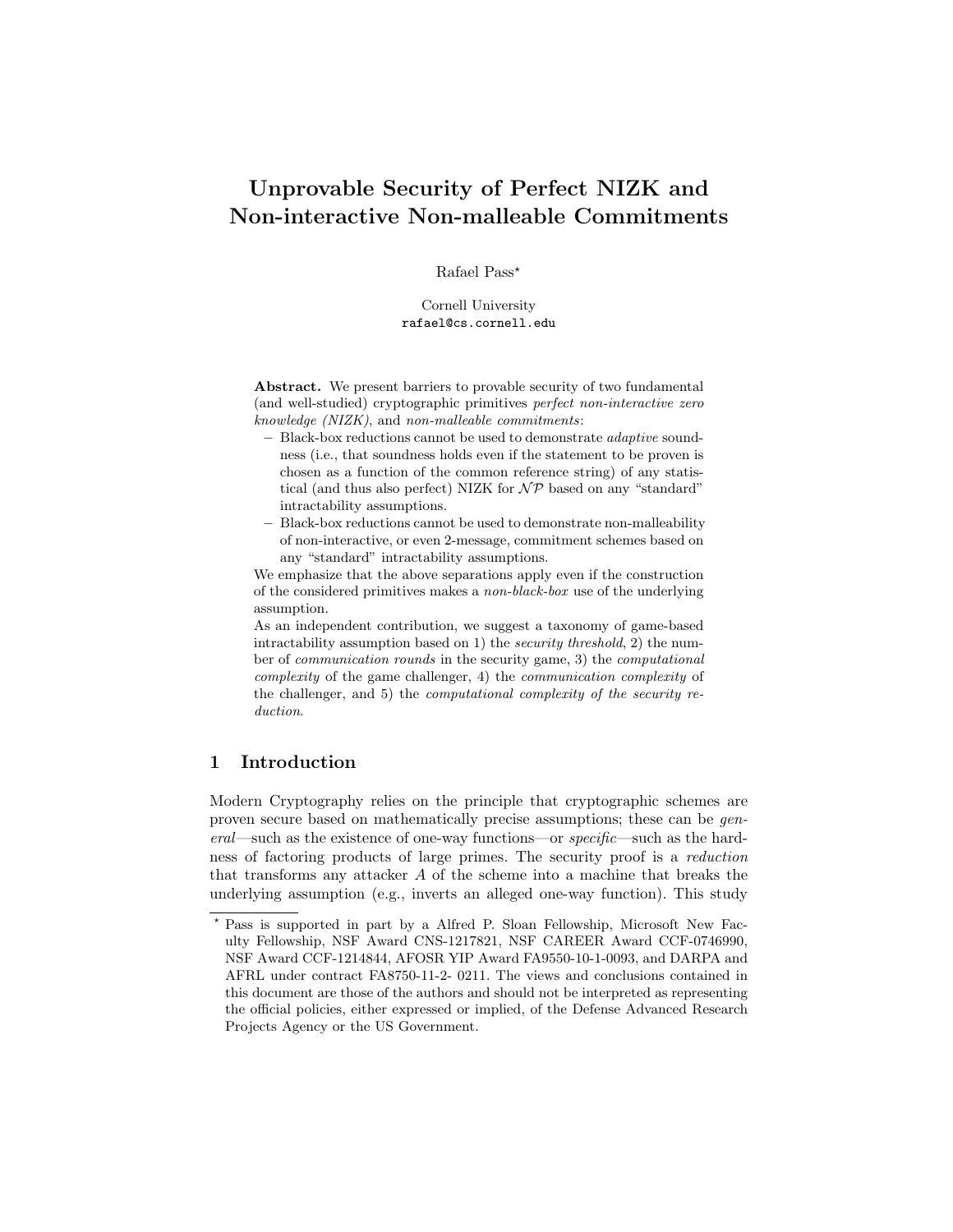has been extremely successful, and during the past three decades many cryptographic tasks have been put under rigorous treatment and numerous constructions realizing these tasks have been proposed under a number of well-studied complexity-theoretic hardness assumptions.

We here consider two fundamental cryptographic primitives—*perfect non*interactive zero-knowledge with adaptive statements and non-interactive nonmalleable commitments—for which security proofs based on well-studied intractability assumptions have remained elusive.

Perfect NIZK with Adaptive Inputs A non-interactive zero-knowledge (NIZK) protocol [BFM88] is protocol between two parties, a Prover, and a Verifier, through which the Prover can non-interactively (i.e., by sending a single message  $\pi$ ) convince the Verifier of the validity of a statement x, only if x is true (this is called the soundness property), while at the same time revealing nothing beyond the fact that x is true (this is called the zero-knowledge property). To make such constructs possible both parties are additionally assumed to have access to a "Common Reference String" (CRS) that has been ideally sampled according to some distribution. The original definition of [BFM88] only considered non-adaptive notions of soundness and zero-knowledge: Roughly speaking, the (non-adaptive) soundness condition requires that for every false statement  $x \notin L$ , with high probability over the choice of the CRS, any proof  $\pi$  output by a malicious prover will be rejected by the verifier. The (non-adaptive) zeroknowledge property, on the other hand, requires that for every true statement  $x \in L$ , the joint distribution consisting of the reference string, and an honestly generated proof, can be reconstructed by a simulator. In both of these properties, the statement  $x$  is required to be *fixed* before the reference string is known. Feige, Lapidot and Shamir [FLS90] introduced stronger adaptive notions of both soundness and zero-knowledge; roughly speaking, here soundness and zero-knowledge should hold even if the statement  $x$  is adversarially chosen as a function of the reference string.

As with traditional zero-knowledge protocols, NIZKs come in several flavors: computational NIZK, statistical NIZK, and perfect NIZK. In the computational notion, the simulator's output is only required to be computationally indistinguishable from an honestly generated view, whereas in the statistical (resp. perfect) variants, it is required to be statistically close (resp identical) to an honestly generated view. Computational NIZK with adaptive zero-knowledge and soundness were constructed early on based on standard cryptographic intractability assumptions [FLS90,BY96], but constructions of statistical and perfect NIZK were elusive.

Only recently, a breakthrough result by Groth, Ostrovsky and Sahai (GOS)  $[GOS06]$  provided a construction of a perfect NIZK for  $N\mathcal{P}$  based on the hardness of a number theoretic assumption over bilinear groups. Their protocol satisfies the adaptive notion of zero-knowledge; however, it only satisfies the non-adaptive notion of soundness (that is, soundness is no longer guaranteed to hold if the attacker chooses a statement  $x \notin L$  as a function of the common reference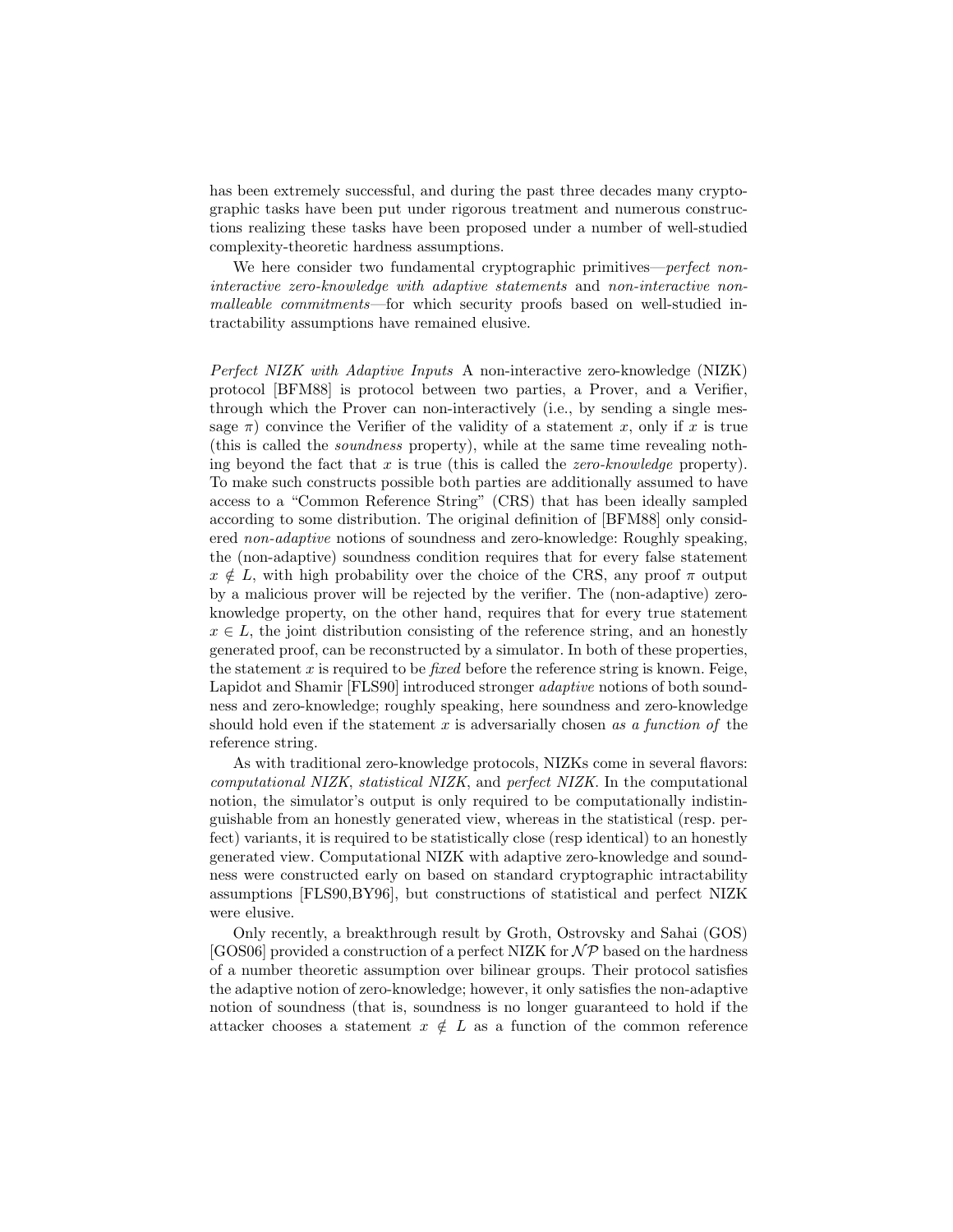string). We here focus on whether there exists a perfect NIZK for  $\mathcal{NP}$  with both adaptive soundness and zero-knowledge.

A step towards answering this question appears in the work of Abe and Fehr [AF07], which presented a perfect NIZK for  $\mathcal{NP}$  with both adaptive soundness and zero-knowledge, using an "knowledge-extractaction" assumption (simular to the "knowledge-of-exponent" assumption of [Dam91]), as opposed to a computational-intractability assumption. Abe and Fehr also demonstrate that certain (arguably natural) types of proof techniques—which they refer to as "direct" black-box reductions—cannot be used to prove adaptive soundness of perfect NIZKs for  $\mathcal{NP}$ . Their notion of a "direct" proof, however, is quite restrictive (very roughly speaking, it requires the security reduction to "directly embedd" some hard instance into the CRS in a "structure preserving way" $\cdot$ .<sup>1</sup>

Non-interactive Non-malleable Commitments Often described as the "digital" analogue of sealed envelopes, commitment schemes enable a sender to commit itself to a value while keeping it secret from the *receiver*. This property is called *hid*ing. Furthermore, the commitment is binding, and thus in a later stage when the commitment is opened, it is guaranteed that the "opening" can yield only a single value determined in the committing stage. For many applications, however, the most basic security guarantees of commitments are not sufficient. For instance, the basic definition of commitments does not rule out an attack where an adversary, upon seeing a commitment to a specific value  $v$ , is able to commit to a related value (say,  $v - 1$ ), even though it does not know the actual value of v. This kind of attack might have devastating consequences if the underlying application relies on the independence of committed values (e.g., consider a case in which the commitment scheme is used for securely implementing a contract bidding mechanism). In order to address the above concerns, Dolev, Dwork and Naor introduced the concept of non-malleable commitments [DDN00]. Loosely speaking, a commitment scheme is said to be non-malleable if it is infeasible for an adversary to "maul" a commitment to a value  $v$  into a commitment to a related value  $\tilde{v}$ .

More precisely, we consider a *man-in-the-middle* (MIM) attacker that participates in two concurrent executions of a commitment scheme  $\Pi$ ; in the "left" execution it interacts with an honest committer; in the "right" execution it interacts with an honest receiver. Additionally, we assume that the players have  $n$ -bit identities (where  $n$  is polynomially related to the security parameter), and that the commitment protocol depends only on the identity of the committer; we sometimes refer to this as the identity of the interaction. Intuitively,  $\Pi$  being non-malleable means that if the identity of the right interaction is different than the identity of the left interaction (i.e., A does not use the same identity

<sup>1</sup> Among other things, the structure preserving property requires that if the "hard instance" being directly embedded in the CRS is true, the CRS is valid, and if the hard instance is false, then the CRS is "invalid". This property can never hold when considering NIZK in the Uniform Reference String model (as every CRS is valid), and as such their result holds vacously when considering NIZK in the Uniform Reference String model.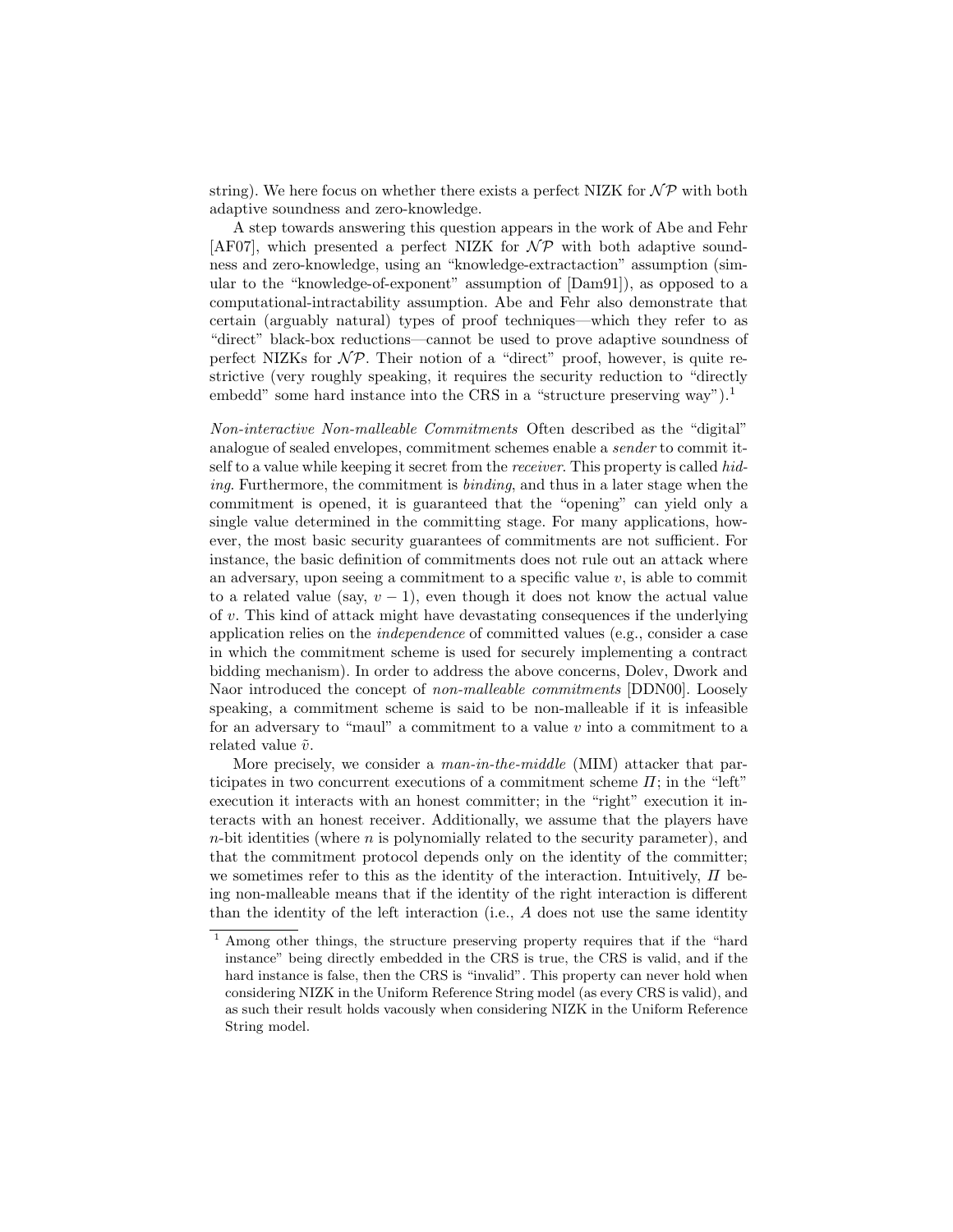as the left committer), the value A commits to on the right does not depend on the value it receives a commitment to on the left; this is formalized by requiring that for any two values  $v_1, v_2$ , the value A commits to after receiving left commitments to  $v_1$  or  $v_2$  are indistinguishable.

The first non-malleable commitment protocol was constructed by Dolev, Dwork and Naor [DDN00] in 1991. The security of their protocol relies on the minimal assumption of one-way functions and requires  $\Omega(\log n)$  rounds of interaction, where  $k \in N$  is the length of party identities. The round-complexity of non-malleable commitments has since been extensively studied (see e.g., [Bar02,PR05b,PR05a,LPV08,LP09,PW10,Wee10]), leading up to constant round protocols based on one-way functions [LP11,Goy11].

The question of whether non-interactive, or even 2-round, non-malleable commitments exist, however, is wide open. (We note that in the Common Reference String model, constructions of non-interactive non-malleable commitments are known [CIO98]; we here focus on constructions in the plain model, without any set-up.) Some initial progress towards this question can be found in [PPV08] where a construction of non-interactive non-malleable commitments based on a new hardness assumption is given; this assumption, however, has a strong nonmalleability flavor; as such, it provides little insight into the question of whether non-malleability can be obtained from a "pure" hardness assumptions (such as e.g., the hardness of factoring).

#### 1.1 Our results

The main result of this paper is showing that Turing (i.e., black-box) reductions cannot be used to base the security of the above-mentioned primitives, on a general class of intractability assumption.

More precisely, following Naor [Nao03] (see also [DOP05,HH09,RV10,Pas11,GW11]), we model an *intractability assumption* as an arbitrary game between a (potentially) unbounded challenger  $C$ , and an attacker  $A$ . A is said to break the assumption C with respect to the threshold t if it can make C output 1 with probability non-negligibly higher than the threshold  $t$ . All traditional cryptographic hardness assumptions (e.g., the hardness of factoring, the hardness of the discrete logarithm problem, the decisional Diffie-Hellman problem etc.) can be modeled as 2-round challengers C with the threshold t being either  $0$  (in case of the factoring or discrete logarithm problems) or 1/2 (in case of the decisional Diffie-Hellman problem). In all these examples  $C$  is polynomial-time; Naor [Nao03] and Gentry and Wichs [GW11] refer to such assumptions as "falsifiable". For generality, we here (following [Pas11]) refer to these as "efficient-challenger" assumptions. More generally, we refer to an assumption where the challenger can be implemented in time (resp. size)  $T(\cdot)$  as a " $T(\cdot)$ -time (resp. size) challenger assumption" Note that more "esoteric" assumptions such as the "one-more discrete logarithm assumption" [BNPS03,BP02], or "adaptive one-way functions" [PPV08], are not efficient-challenger assumptions, but they are exponential-time challenger assumptions.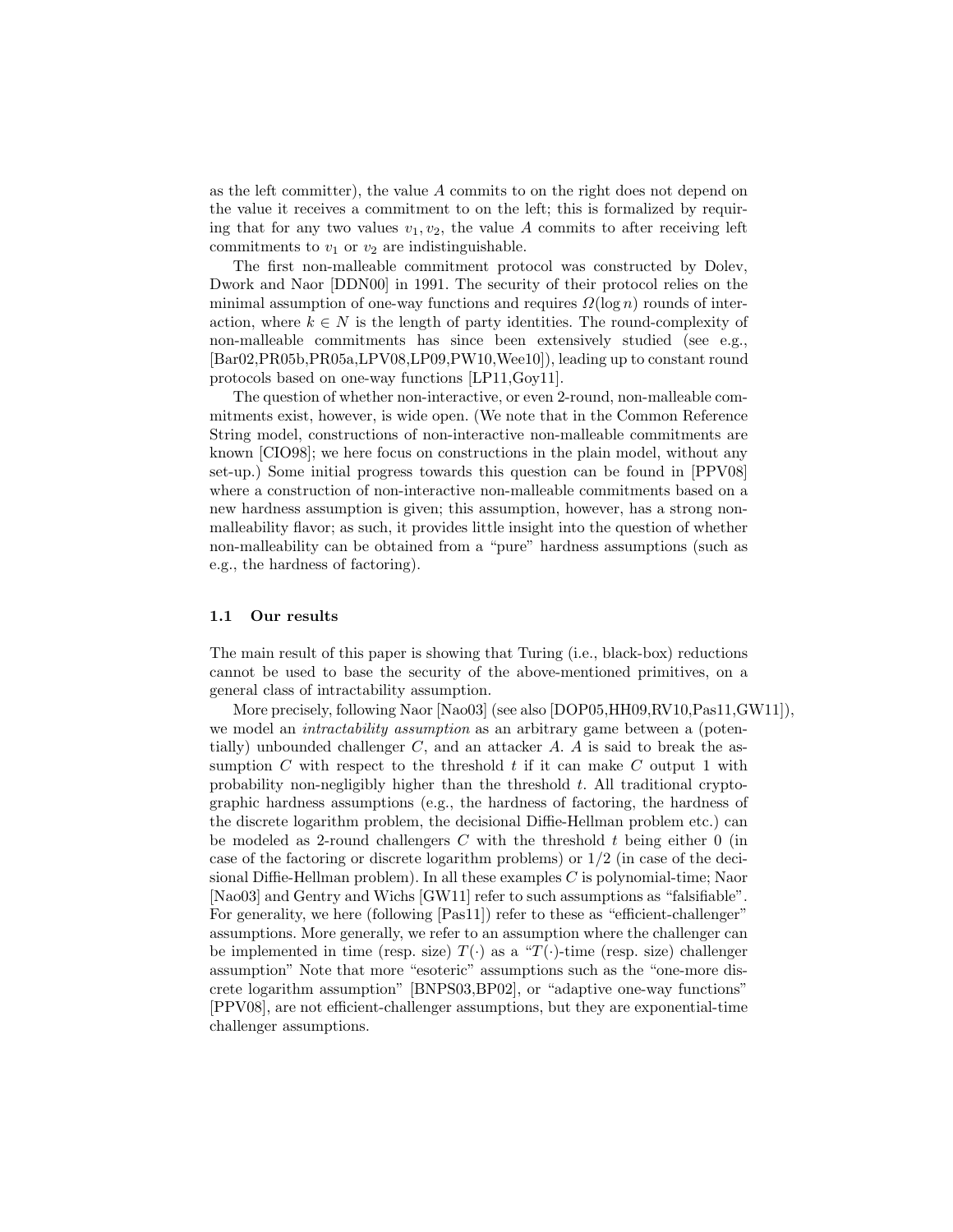Our first result rules out basing statistical (and thus also perfect) NIZK with adaptive soundness on efficient-challenger (a.k.a falsifiable) assumptions.

Theorem 1 (Main Theorem 1—Informally stated) Assume the existence of (non-uniformly hard) one-way functions. Then there exists an  $\mathcal{NP}\text{-}language$ L such that the following holds. Let  $\Pi$  be a statistical non-interactive adaptively zero-knowledge argument for L. Assume there exists a polynomial-time Turing reduction R such that  $R^A$  breaks the efficient-challenger assumption C w.r.t. the threshold t for every A that breaks adaptive soundness of  $\Pi$ . Then C can be broken in polynomial-time with respect to the threshold t.

We next show that if we additionally assume the existence of sub-exponential one-way functions, and consider the constructions of NIZK for proving any polynomial-length (in the security parameter) statement in  $\mathcal{NP}$  based on a particular exponential-time challenger assumption  $(C, t)$ , then the assumption can already be broken in polynomial time.

Moving on to non-interactive non-malleable commitments, we show that if non-malleability of a non-interactive, or two message, commitment scheme  $\Pi$ can be based on a efficient-challenger (resp.  $T(\cdot)$ -size) challenger assumption  $(C, t)$  using a polynomial-time (resp.  $T(\cdot)$ -sized) security reduction, then C can be broken in polynomial-time (resp. by a  $poly(T(\cdot))$ -sized circuit).

Theorem 2 (Main Theorem 2—Informally stated) Let  $\Pi$  be a two-message commitment scheme. Assume there exists a polynomial-time (resp.  $T(\cdot)$ -size) Turing reduction R such that  $R^A$  breaks the efficient-challenger (resp.  $T(\cdot)$ -size) assumption C w.r.t. the threshold t for every A that breaks non-malleability of  $\Pi$ . Then C can be broken in polynomial-time (resp. by a poly $(T(\cdot))$ -sized circuit) with respect to the threshold t.

We emphasize that for all the above-mentioned results, the construction of the protocols  $\Pi$  need not make use of the underlying assumption in a black-box way; the only restriction we impose is that the security reduction is a Turing (i.e., black-box) reduction.

Let us also remark that although we see only superficial similaries between the primitives of non-interactive statistical NIZK and non-interactive non-malleable commitments (e.g., they both refer to non-interactive primitives), the techniques used to prove the above impossibility results have significant overlap.

Uniform v.s. Non-uniform Security Reductions In this work we focus on ruling out uniform security reductions; that is, the security reduction is a Turing machine that gets no advice about the attacker. Nevertheless, a very recent work by Chung, Lin, Mahmoody and Pass [CLMP13] provides techniques for extending certain types of separation results for the uniform setting also to the non-uniform setting (where we consider reductions that may receive a polynomial-length advice about the attacker). These technique readily apply to our results, which thus also extend to rule out non-uniform security reductions.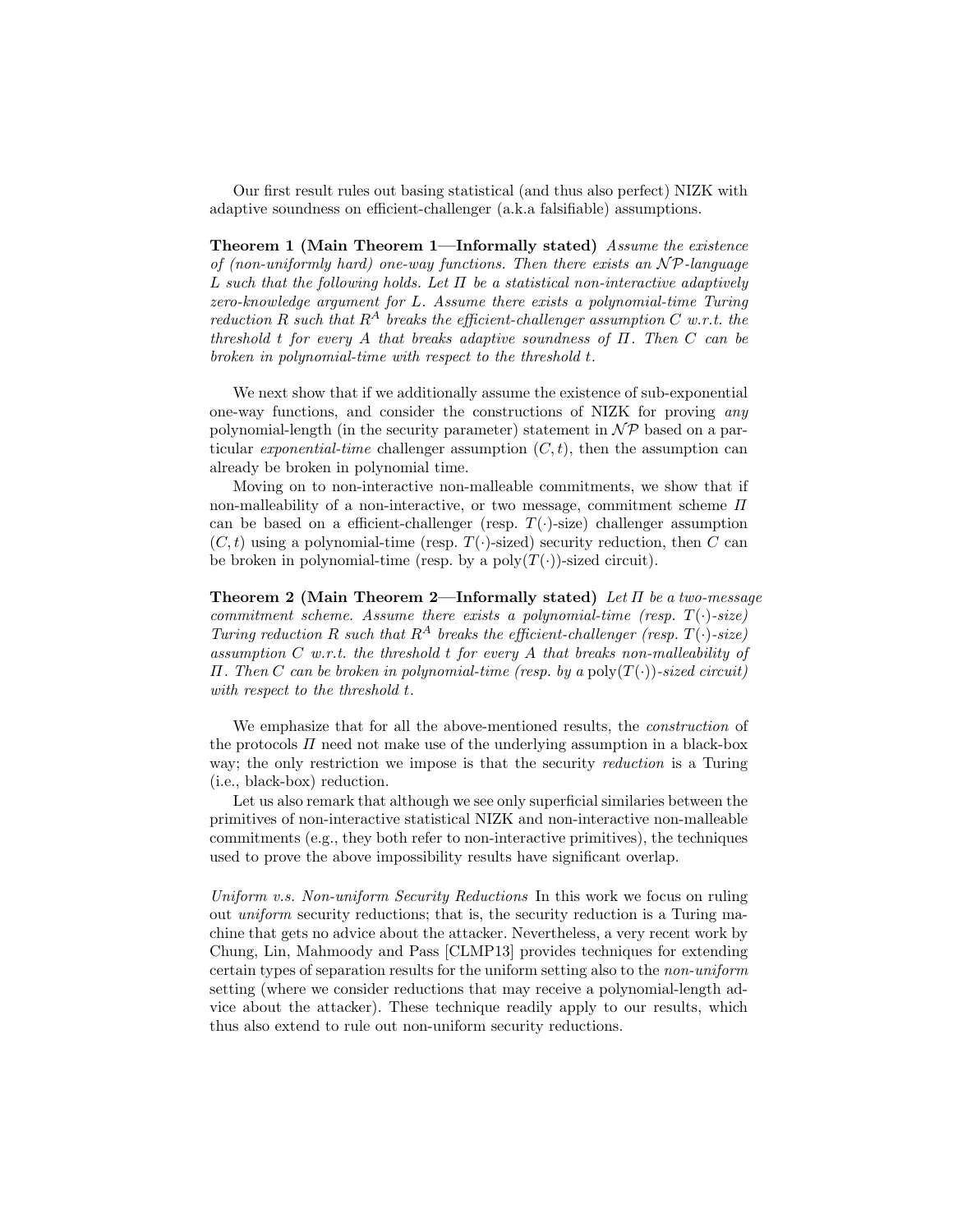A Taxonomy of Intractability Assumption As an independent contribution, we slightly generalize the notion of an intractability assumption from [Pas11] (see also [Nao03,DOP05,HH09,RV10,GW11]) and provide an, in our eyes, natural taxonomy of intractability assumptions based on 1) the security threshold, 2) the number of communication rounds in the security game, 3) the computational complexity of the game challenger, 4) the communication complexity of the challenger, and 5) the computational complexity of the security reduction. Our results, combined with [Pas11,GW11], demonstrate several natural primitives that may be (trivially) based on assumption of a certain type (e.g., the soundness condition of a perfect NIZK can trivially be viewed as a boundedround assumption), but cannot be based on a different type of assumption (e.g., an assumption where the challenger is efficient). Our results focus on understanding limitations in terms of items 1, 2, 3 and 5; we leave open an exploration of item 4, i.e., the communication complexity of the challenger. More generally, we are optimistic that cryptographic tasks may be classified in this taxonomy, based on whether they can be acheived—even using a non-black-box construction—based on a class of assumptions in this taxonomy, but not on another (much like the celebrated taxonomy of Impagliazzo [Imp95] in the context of black-box constructions.)

A Note on Random Oracles Let us point out that in the Random Oracle model [BR93], both of the above-mentioned primitives are easy to construct. Perfect NIZK were construced in [BR93] (by relying on the "Fiat-Shamir heuristic" [FS87]) and non-interactive non-malleable commitments in [Pas03a]. Indeed, many practical protocols rely on the assumption that a "good" hashfunction behaves like a non-interactive non-malleable commitment, and on non-interactive zero-knowledge arguments constructed by applying the "Fiat-Shamir heuristic" [FS87] to a three-message perfect zero-knowledge protocol. Our results show that such commonly used sub-protocols cannot be proven secure based on standard hardness assumptions. Note that these results are incomparable to those of e.g., [CGH04,GK03] on the "uninstantiability of random oracles": the results of [CGH04,GK03] are stronger in the sense that any instantiation of their scheme with a concrete function can actually be *broken*, whereas we just show that the instantiated scheme cannot be proven secure using a Turing reduction based on standard assumptions. On the other hand, the separations of [CGH04,GK03] consider "artifical protocols", whereas the protocols we consider are natural (and commonly used in practice).

#### 1.2 Related Separation Results

There is a large literature on separation results between cryptographic primitives/assumptions. We distinguish between two types of results.

Separations for fully black-box constructions The seminal work of Impagliazzo and Rudich [IR88] provides a framework for proving black-box separations between cryptographic primitives. We highlight that this framework considers socalled "fully-black-box constructions" (see [RTV04] for a taxonomy of various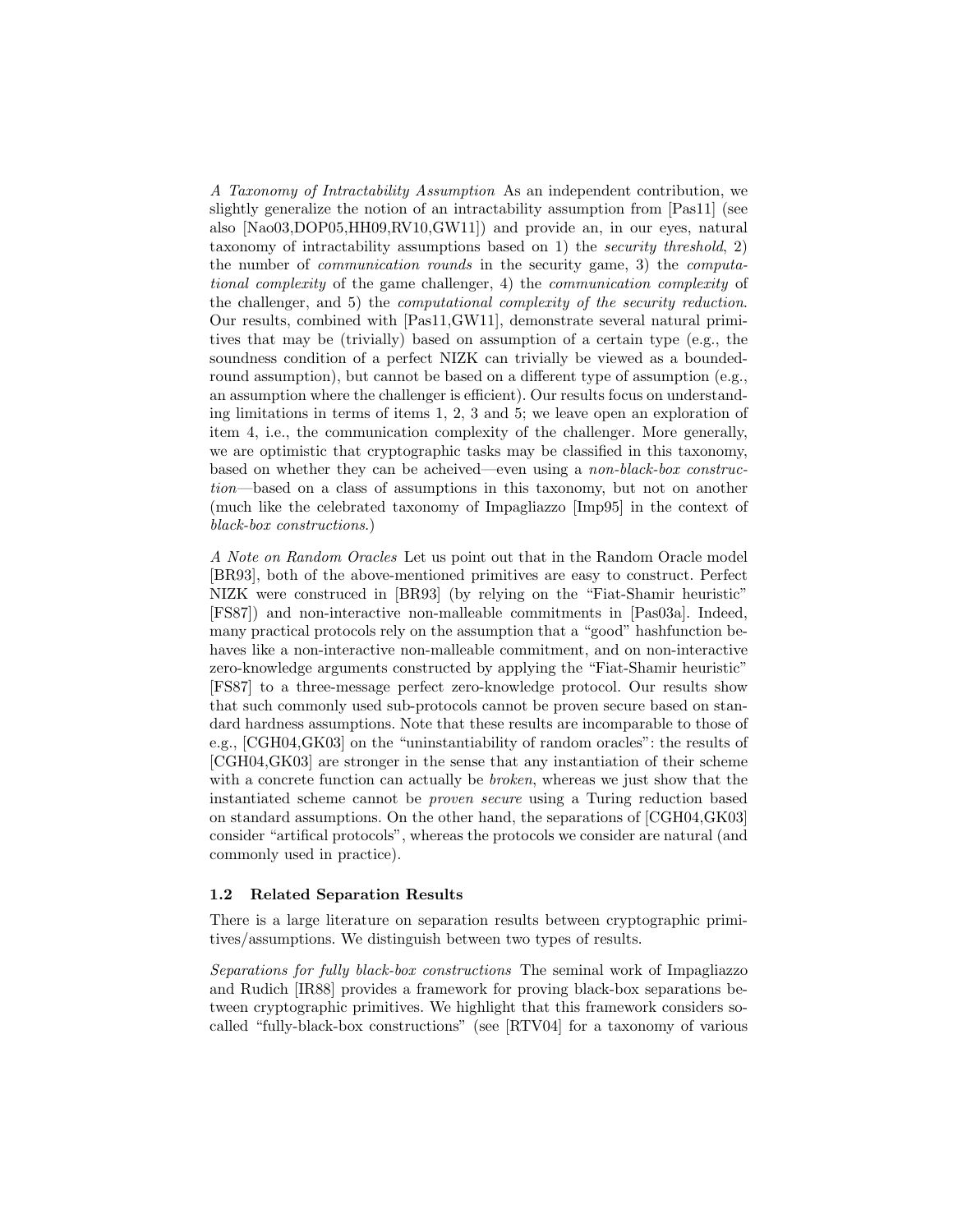black-box separations); that is, the framework considers both black-box constructions (i.e., the higher-level primitive only uses the underlying primitive as a black-box), and black-box reductions.

Separations for black-box reductions In recent years, new types of black-box separations have emerged. These types of separation apply even to non-black-box constructions, but still only rule out black-box proofs of security: Pass [Pas06] and Pass, Tseng and Venkitasubramaniam [PTV11] (relying on the works of Brassard [Bra83] and Akavia et al [AGGM06], demonstrating limitations of "NP-hard Cryptography"<sup>2</sup> ) demonstrate that under certain (new) complexity theoretic assumptions, various cryptographic task cannot be based on one-way functions using a black-box security reduction, even if the protocol uses the one-way function in a non-black-box way. Very recently, two independent works demonstrate similar types of separation bounds, but this time ruling our security reductions to a general set of intractability assumptions: Pass [Pas11] demonstrates impossibility of using black-box reductions to prove the security of several primitives (e.g., Schnorr's identification scheme, commitment scheme secure under weak notions of selective opening, Chaum Blind signatures, etc) based on any "bounded-round" intractability assumption (where the challenger uses an a-priori bounded number of rounds, but is otherwise unbounded). Gentry and Wichs [GW11] demonstrate (assuming the existence of strong pseudorandom generators) impossibility of using black-box security reductions to prove soundness of "succinct non-interactive arguments" based on any "falsifiable" assumption (where the challenger is computationally bounded). Both of the above-mentioned work fall into the "meta-reduction" paradigm of Boneh and Venkatesan [BV98], which was earlier used to prove separations for restricted types of reductions (see e.g., [BMV08,HRS09,FS10]). Our separation results are in the vein of these two works, and follows some of their techniques.

#### 1.3 Proof Overview: Perfect NIZK with Adaptive Inputs

Assume there exists a perfect NIZK  $(P, V)$  for a hard-on-the average language  $L$ ; for simplicity, in this proof overview we focus on the case when the reference string is uniformly random (i.e., we consider only NIZK in the so-called Uniform Reference String (URS) Model). Assume further that there exists a Turing reduction R such that  $R^A$  breaks the assumption C (with respect to some thresholds t) whenever A breaks adaptive soundness of  $(P, V)$ . Following the "meta-reduction" paradigm by Boneh and Venkatesan [BV98] (which is used in both [Pas11] and [GW11], and also [AF07]), we want to use  $R$  to directly break  $C$ .

More precisely (just as in [Pas11,GW11]) we exhibit a particular attacker A to the adaptive soundness of  $(P, V)$  and next show how to "emulate" this

<sup>&</sup>lt;sup>2</sup> See also the results of Feigenbaum and Fortnow [FF93] and the result of Bogdanov and Trevisan [BT03] that demonstrate limitations of NP-hard cryptography for restricted types of reductions.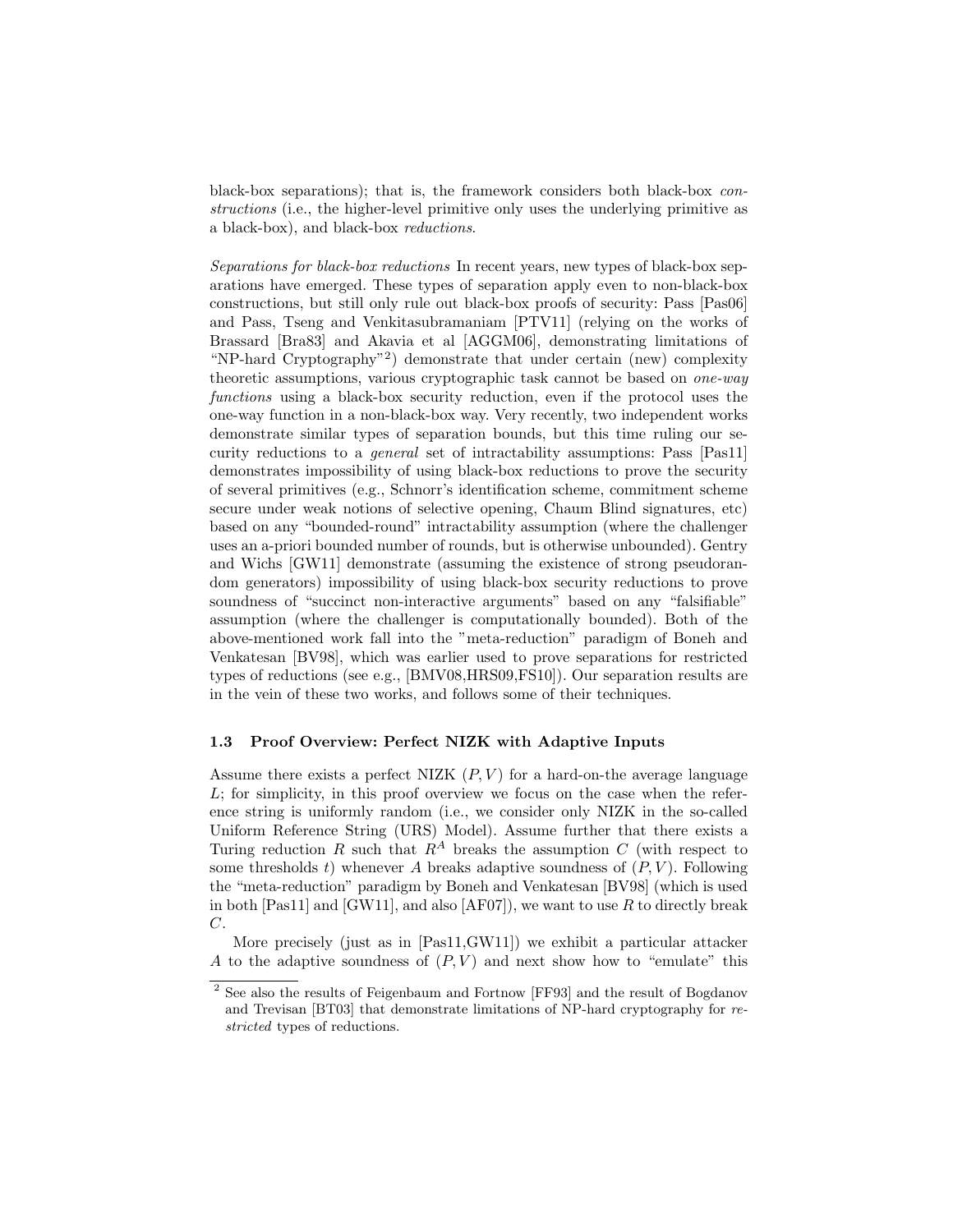attacker for R without disturbing R's interaction with C. Whereas in  $[Pas11]$ the emulation was statistically close (and thus the separation could be applied also to unbounded challengers), in [GW11] the emulation was only computationally indistinguishable, but this still suffices for convincing  $C$  as long as  $C$  is computationally efficient. We here follow the approach of [GW11].

Let us turn to describing our attacker  $A$ , and next explain how to emulate it. Given a CRS  $\rho$ , A first attempts to recover the random coins r used by the simulator S when outputting the CRS  $\rho$ ; since the simulation is perfect, such a string r exists (but finding r might require super-polynomial time). (Recall that since we are dealing with adaptive zero-knowledge, the zero-knowledge simulator needs to output a reference string  $\rho$  before knowing what statement it needs to simulate a proof of.) Next, A samples a false instance  $x \notin L$  which is indistinguishable from a true instance (since  $L$  is hard-on-the average, this can be done efficiently). Finally, it runs the simulator S on the random coins r to generate  $\rho$ , and next feeds it the instance x, and lets  $\pi$  denote the proof output by S (again this final step is efficient).

Let us argue that the proof  $\pi$  of x is accepted by  $V(\rho)$ . Towards this, consider a hybrid attacker  $A'$  that performs exactly the same steps as  $A$ , but instead samples a *true* instance  $x \in L$ . It follows from the ZK property (combined with the completeness property) that  $V$  accepts the proofs output by  $A'$ . Now, intuitively, it should follow from the hard-on-the-average property of  $L$  that  $V$ also accepts the proofs output by  $A$ . But there is a catch: recall that  $A$  is not  $efficient. However, since it is only the first step of  $A$  that is inefficient, we can$ fix the random string r non-uniformly and still use the remaining steps of  $A$ and the efficient verifier V to contradict the hard-on-average property of  $L$ , as long as we assume that  $L$  is hard-on-average for non-uniform polynomial-time. Note that we here rely on the fact that  $A$  is allowed to choose the statement x after having seen the reference string  $\rho$  (i.e., we rely on A breaking *adaptive* soundness)—this is what allows us to non-uniformly choose r as a function of  $\rho$ , before sampling  $x \in L$ .

Now given this breaker  $A$ , let us see an attacker  $A$  that efficiently simulates it (in a computationally indistinguishable way).  $A(\rho)$  simply picks a random true statement  $x$  together with a witness  $w$ , and next runs the honest prover strategy  $P(\rho, x, w)$  to produce a proof  $\pi$  (this strategy is similar to the one used in  $[GW11]$ . It follows by the ZK property that the output of C when communicating with A and  $A'$  are indistinguishable, and we can then apply a similar argument as above (but more complicated) to argue that the output of C when communicating with  $A'$  and  $A$  are indistinguishable, and thus  $R^{\tilde{A}}$  breaks C with roughly the same probability as  $R^A$  does.

Dealing with exponential-time challenger assumptions In case the running-time of the challenger  $C$  is super-polynomial in the security parameter  $k$ , the above approach seemingly fails: the fact that  $A$  generates computationally indistinguishable messages does not suffice to argue that  $C$  still accepts in the interaction with  $R^{\tilde{A}}$ . However, if we assume that the language L is hard-on-the-average for non-uniform subexponential time, then the above approach still works, as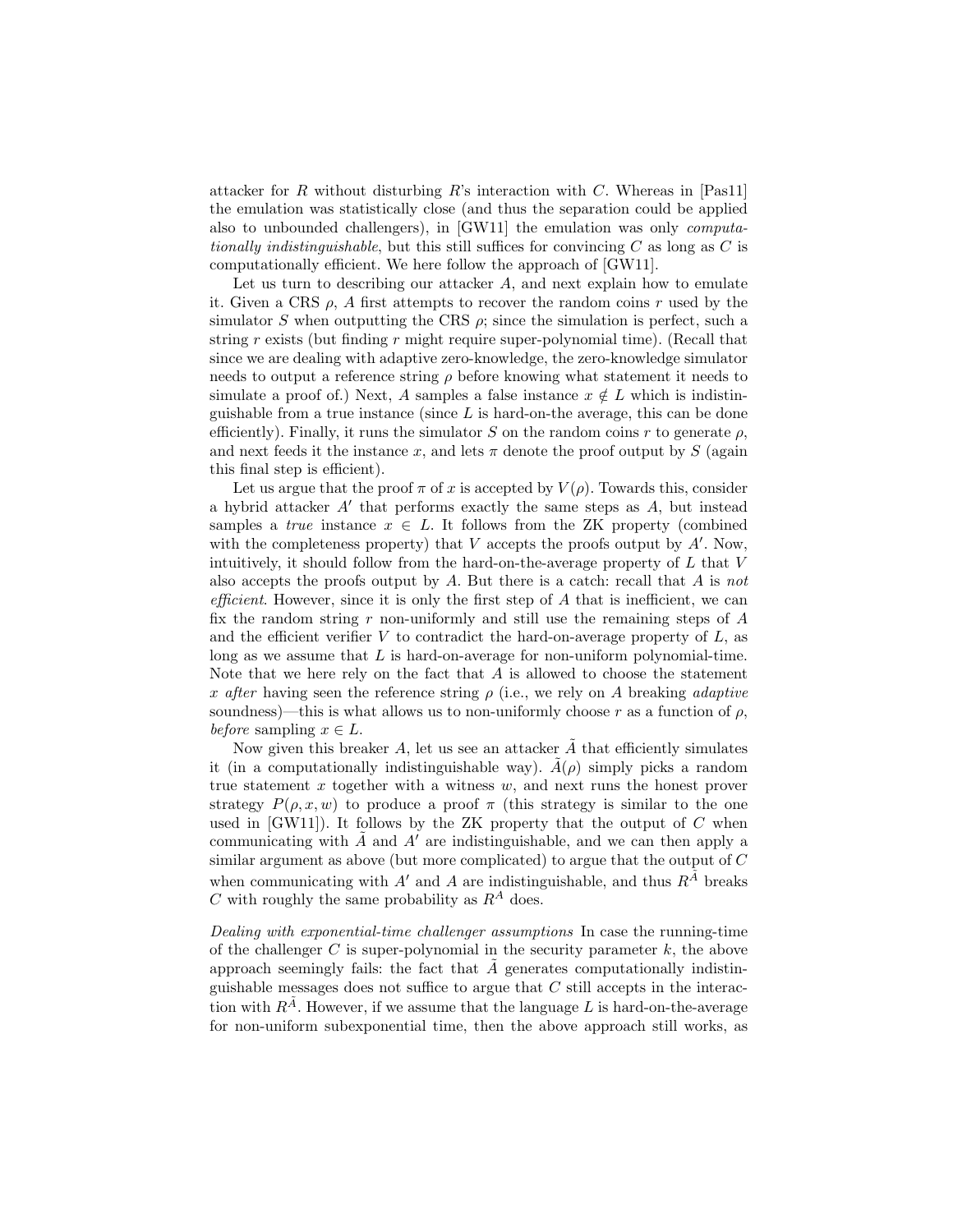long as  $C$  is subexponential time; in fact, it rules out also subexponential-time reductions. To deal with also exponential-time challenger assumptions, we proceed as follows. If the *same* assumption  $C$  can be used to prove *any* statement in  $\mathcal{NP}$  of length polynomial in the security parameter, then if the language L is hard-on-the-average for non-uniform sub-exponential time, it suffices to pick statements  $x$  that are sufficiently long (but still of polynomial length) to ensure that A generates messages that are indistinguishable from those sent by  $A$ , even by  $C$ .

#### 1.4 Proof Overview: Non-interactive Non-malleable Commitments

Assume there exists a non-interactive commitment scheme  $\Pi$ ; for simplicity of exposition we here focus only on non-interactive, as opposed to two-message, commitments. Assume further that there exists a Turing reduction  $R$  such that  $R<sup>A</sup>$  breaks the assumption C (with respect to some thresholds t) whenever A breaks non-malleability of  $\Pi$ . Recall that an attacker A that breaks nonmalleability of  $\Pi$  participates in two interactions—one on the "left" acting as a receiver, and one on the "right" acting as a committer. To be successful A needs to choose a different identity for the left and right interactions, and must commit to a value  $\tilde{v}$  which is related to the value v it receives a commitment to on the left. Consider a strong attacker  $A$  that chooses identity 0 on the left, and 1 on the right, and upon receiving a commitment  $c$  recovers (using brute force) the unique value v that c is a commitment to (if the value is not unique v is set to  $\perp$ ), and next honestly commits to v on the right. Clearly A breaks non-malleability of  $\Pi$ , and thus  $R^A$  also breaks C w.r.t. t.

Let us now see how to efficiently emulate A. We simply consider a "trivial" adversary A that picks identity 0 on the left and 1 on the right (just as  $A$ ), but instead of trying to commit to  $v$  on the right, it simply commits to 0 on the right. Now, intuitively, if the reduction  $R$  and the challenger  $C$  are polynomial-time, then it should follow by the hiding property of  $\Pi$  that  $R^{\tilde{A}}$  still breaks  $C$  (w.r.t. t). Note, however, that  $R$  may be asking its oracle to break non-malleability of multiple commitments, and since  $A$  is not efficiently computable, we need to be a bit careful when doing the hybrid argument. Nevertheless, using a careful ordering of the hybrid (and as in the lower bound for statistical NIZK) relying on the *non-uniform* hiding property of  $\Pi$  we can show that  $R^{\tilde{A}}$  still breaks C  $(w.r.t. t).$ 

Note that the above proof idea applies to a very weak notion of "one-sided" non-malleability, where the attacker always uses identity 0 on the left and 1 on the right; Liskov et al  $[LLM+01]$  call commitments satisfying this weak notion of non-malleability, mutually independent. Interestingly,  $[LLM+01]$  shows a construction of a mutually independent commitment based on the existence of subexponentially hard one-way permutations. The idea is simple: Let  $Com_0$  be a commitment scheme that is hard for subexponential time, and let  $Com_1$  be a commitment scheme that can be fully broken in subexponential time. If a MIM upon receving a commitment of v using  $Com_0$  is able to output a commitment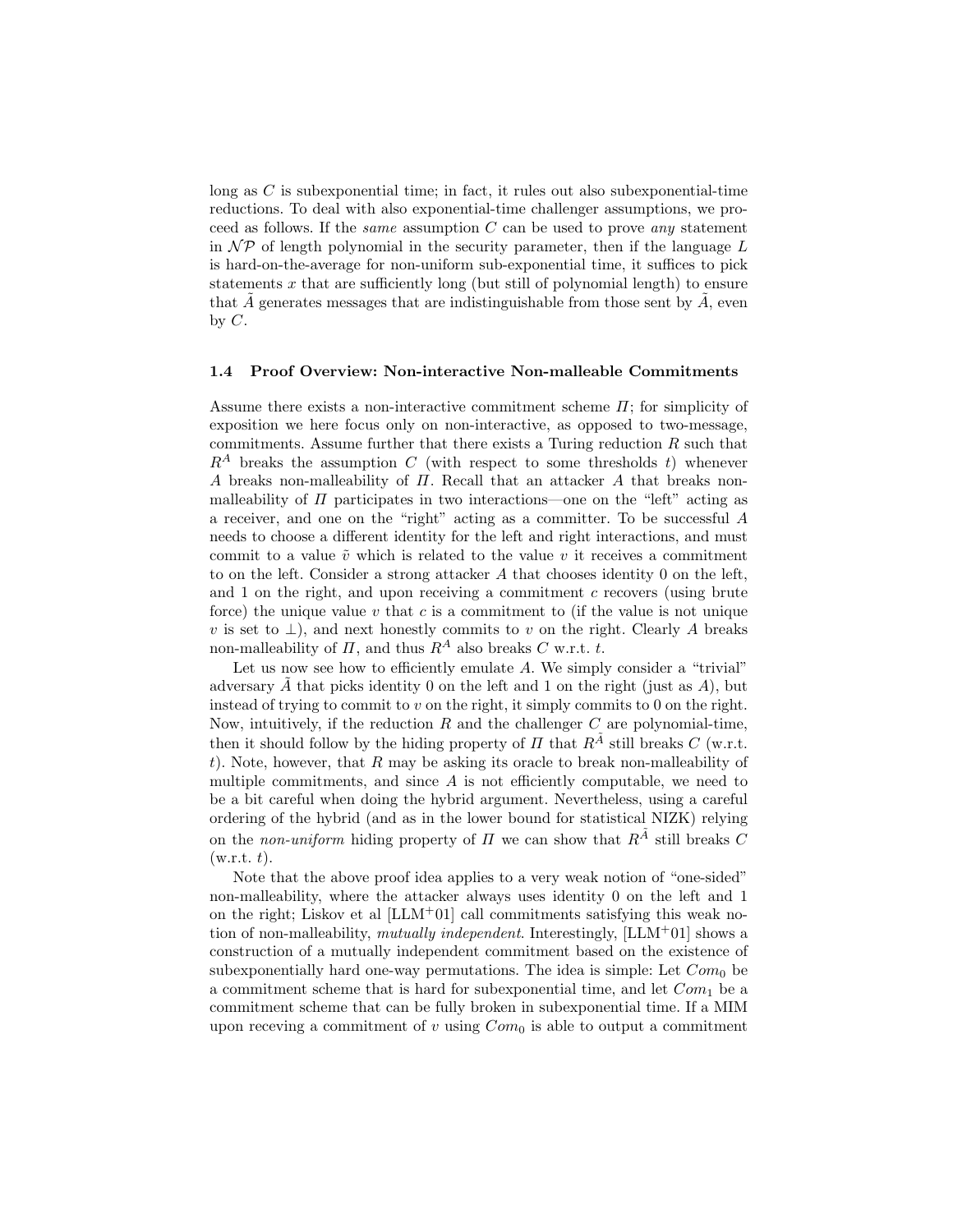to a related value  $\tilde{v}$  using  $Com_1$ , then we can violate the hiding of  $Com_0$  by breaking  $Com_1$  using brute-force. This security reduction, however, is superpolynomial (subexponential) time. A natural question is thus whether subexponential time/size reductions may be helpful for constructing "full-fledged" (as opposed to one-sided) non-interactive commitments.<sup>3</sup> We proceed to rule out such reductions (or rather to show that if there exists such a reduction, then the reduction itself must already break the assumption).

Consider a  $T(k)$ -sized reduction R, where  $T(k)$  is super-polynomial, for basing non-malleability on an efficient challenger assumption  $C<sup>4</sup>$ , and consider the algorithms A and  $\tilde{A}$  described above. Note that if R has super-polynomial size, we have no guarantees that  $R^{\tilde{A}}$  breaks C even if  $R^A$  does; since hiding of  $\Pi$  is only required to hold for polynomial-sized algorithms,  $R^{\tilde{A}}$ 's success probability may be very different from  $R^A$  success probability. But in this case, intuitively, R itself must be able to break the hiding of commitments using identity 1 (recall that A and  $\tilde{A}$  use identity 1 on the right).

So, if  $R^{\tilde{A}}$  does not already convince C, we can use R (in conjunction with C) to obtain a circuit D that distinguishes, say commitments to  $0^k$  and  $1^k$  using identity 1.<sup>5</sup> We may then use D to construct a man-in-the-middle attacker  $A<sup>'</sup>$ that chooses identity 1 on the left and 0 on the right (as opposed to 0 on the left and 1 on the right, as A and A did) to break non-malleability of  $\Pi$ , and finally use R combined with A' to directly break C. So, summarizing, either  $R^{\tilde{A}}$  works, or else, we use  $R$  in order to construct an MIM  $A'$  that breaks non-malleability, and then use  $R^{A'}$  to convinve C—in essence, we use R "on itself" to convince  $C$ .

#### 1.5 Overview of the Paper

We provide definitions of intractability assumptions and black-box reductions in Section 2; this section also contains our taxonomy of intractability assumptions. We formally state and prove our results about NIZK in Section 3. A formal treatment of our results about non-malleable commitments are found in the full version.

## 2 Intractability Assumptions and Black-box Reductions

Our definition of an intractability assumption closely follows [Pas11]. Following Naor [Nao03] (see also [DOP05,HH09,RV10]), we model an intractability

<sup>&</sup>lt;sup>3</sup> Indeed, [PW10] rely on intuitions similar to those from mutually independent commitments to construct a "full-fledged" non-malleable commitment, but this construction requires multiple communication rounds.

 $4$  The assumption that  $C$  is an efficient challenger is only made here to simplify exposition; our actual proof also works when C is  $T(k)$ -sized.

<sup>5</sup> As in the previous proof, to obtain a machine that breaks the hiding of the commitment, we need to rely a polynomial-length non-uniform advice to deal with the above-mentioned inefficiency issue in the hybrid argument; this is why we work with circuits here.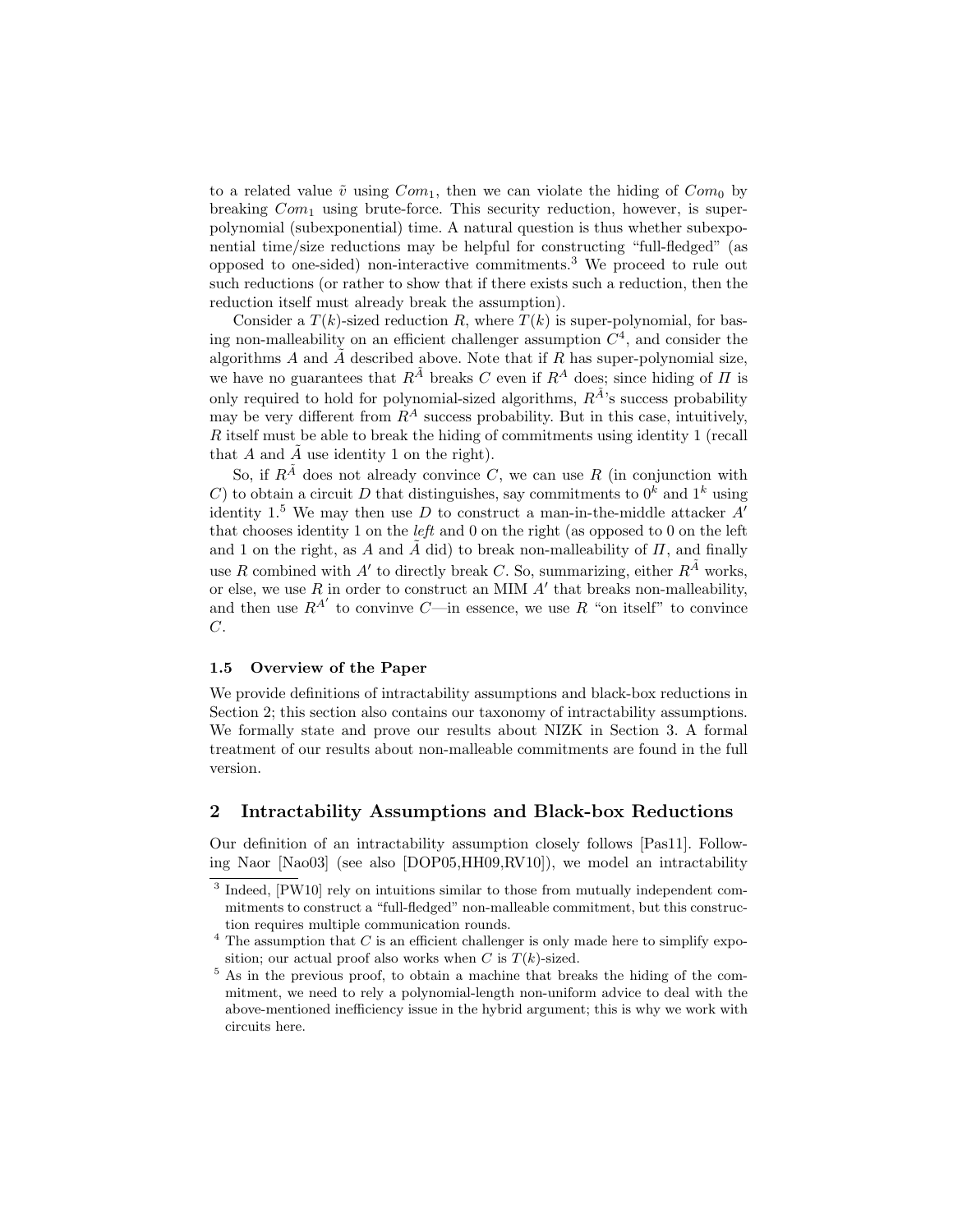assumption as an interaction (or game) between a probabilistic machine C called the challenger—and an attacker A. Both parties get as input  $1^k$  where  $k$  is the security parameter. Any such challenger  $C$ , together with a threshold function  $t(\cdot)$  intuitively corresponds to the assumption:

For every polynomial-time adversary A, there exists a negligible function  $\mu$  such that for all  $k \in N$ , the probability that C outputs 1 after interacting with A is bounded by  $t(k) + \mu(k)$ .

We say that A breaks C w.r.t t with probability p on common input  $1^k$  if  $Pr\left[ \langle A, C \rangle (1^k) = 1 \right] \geq$  $t(k) + p$ .

If the challenger  $C$  is polynomial-time in the length of the messages it receives, we say that the assumption is *efficient challenger*; such assumptions are referred to as falsifiable assumptions by Naor [Nao03] and Gentry and Wichs [GW11]. More generally, we refer to an assumption as having a  $T(\cdot, \cdot)$ -time (resp. size) challenger if C can be implemented in time (resp. size)  $T(k, \ell)$  on input the security parameter  $1^k$ , and when receiving messages of length  $\ell$ .  $(C, t)$  is an efficient challenger assumption iff C is a  $T(\cdot, \cdot)$ -assumption where  $T(k, \ell)$  is polynomial in both k and l. For simplicity, we here consider either poly $(k, \ell)$ -time (or size) challengers, or  $T(k, \ell) = T(k)$ -time (or size) challengers, where the running-time of the challenger is bounded only as a function of the security parameter.

We can easily model all "traditional" cryptographic assumptions as efficient challengers  $C$  and a threshold  $t$ . For instance, the assumption that a particular function f is (strongly) one-way corresponds to the threshold  $t(k) = 0$  and the 2round challenger C that on input  $1^k$  pick a random input x of length k, sends  $f(x)$ to the attacker, and finally outputs 1 iff the attacker returns an inverse to  $f(x)$ . Decisional assumptions (such as, e.g., the decisional Diffie-Hellman problem, or the assumption that a particular function  $q$  is a pseudorandom generator) can also easily be modelled as 2-round challengers but now we have the threshold  $t(k) = 1/2$ . More esoteric assumptions such as the "one-more discrete logarithm" assumption" [BNPS03,BP02], or "adaptive one-way functions" [PPV08], are not efficient-challenger assumptions; however, they can be modeled as exponentialtime challenger assumptions.

We may also consider other restricted types of intractability assumptions. For instance,  $[Pas11]$  considers challengers  $C$  that are computationally unbounded, but for which there exists a polynomial upper bound in the terms of the security parameter k on the number of communications rounds by  $C$ ; we refer to these assumptions as bounded round intractability assumptions. Another interesting class of assumptions is obtained by further restricting the communication complexity of C; for instance, we may require that there is a polynomial bound (again in terms of the security parameter  $k$ ) on the communication complexity of  $C$ ; we refer to these assumptions as *bounded-communication intractability* assumption.

In this work we focus on establishing impossibility results for reductions from efficient-challenger (just as the results of [GW11]), and more generally time/size  $T(\cdot)$  challenger assumptions where  $T(\cdot)$  is a super-polynomial function. As mentioned, in [Pas11] impossibility results for reductions from bounded-round as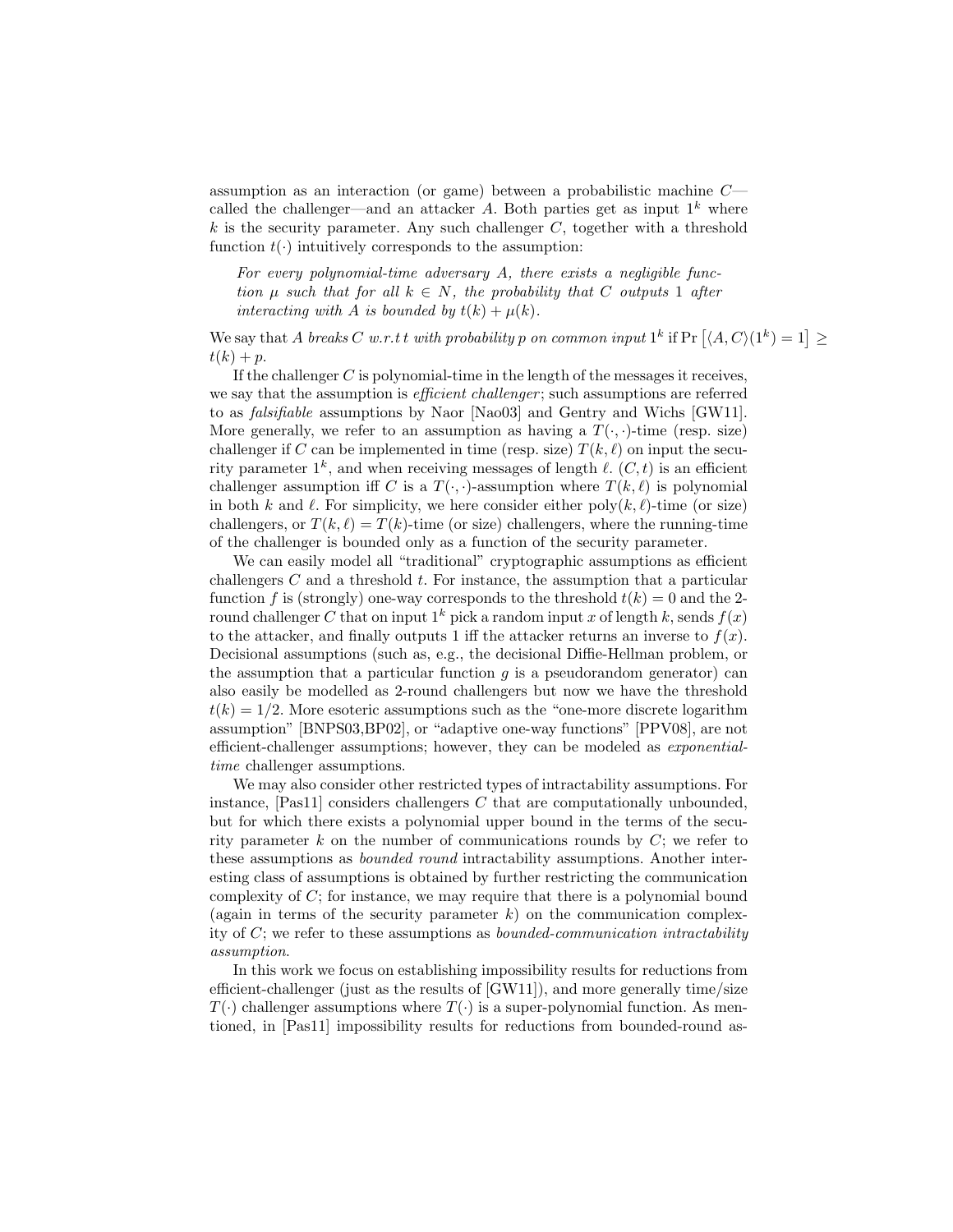sumptions are presented. Since both non-malleability of a protocol, and adaptive soundness of a NIZK, is a bounded round assumption, we cannot hope to strengthen our result to rule out reductions also from bounded round assumptions. We leave open an exploration of bounded-communication intractability assumptions.

Finally, note that we can capture super-polynomial hardness of an assumption by allowing for super-polynomial-time reductions to the assumption.

A Taxonomy of Intractability Assumption The above way of modeling assumptions, provides an, in our eyes, natural taxonomy of intractability assumptions based on 1) the *security threshold*  $t$ , 2) the number of *communication rounds* used by  $C, 3$ ) the *computational complexity* of  $C, 4$ ) the *communication com*plexity of C, and 5) the computational complexity of the security reduction. We are optimistic that cryptographic tasks may classified in this taxonomy, based on whether they can be acheived—even using a non-black-box construction based on class of assumptions in this taxonomy, but not on another (much like the celebrated taxonomy of Impagliazzo [Imp95] in the context of black-box constructions.)

Indeed, as mentioned above, the results of [Pas11,GW11] already yield some results in this direction, separating unbounded-round and bounded-round assumptions [Pas11] and unbounded-challenger and efficient-challenger assumptions [GW11]. The results in this paper further elucidate the landscape; among other things, separating unbounded challenger and exponential-time challenger assumptions, and exponential-time and efficient-challenger assumptions.

An interesting question for future work is obtaining separations for non-blackbox constructions for more "structured" types of assumptions (such as the existence of one-way functions, one-way permutations). The results of [Pas06,PTV11] provide a first step in this direction, exhibiting separations from one-way functions for some natural cryptographic primitives, but rely on new complexitytheoretic assumptions.

Black-box Reductions We consider probabilistic polynomial time Turing reductions i.e., black-box reductions. A black-box reduction refers to a probabilistic polynomialtime oracle algorithm. Roughly speaking, a black-box reduction for basing the security of a primitive  $P$  on the hardness of an assumption  $C$ , is a probabilistic polynomial-time oracle machine  $R$  such that whenever the oracle  $O$  "breaks" P with respect to the security parameter k, then  $R^O$  "breaks" C with respect to a polynomially related security parameter  $k'$  such that  $k'$  can be efficiently computed given k. We restrict to the case when  $k' = k$ . This is without loss of generality: we can always redefine the assumption  $C$  so that it on input  $k$  acts as if its input actually was  $k'$  (since  $k'$  can be efficiently computed given k). To formalize this notion, we thus restrict to oracle machines R that on input  $1^k$ always query their oracle on inputs  $(1^k, \cdot)$ .

**Definition 1** We say that  $R$  is a valid black-box reduction if  $R$  is an oracle machine such that  $R(1^k)$  only queries its oracle with inputs of the form  $(1^k, y)$ , where  $y \in \{0, 1\}^*$ .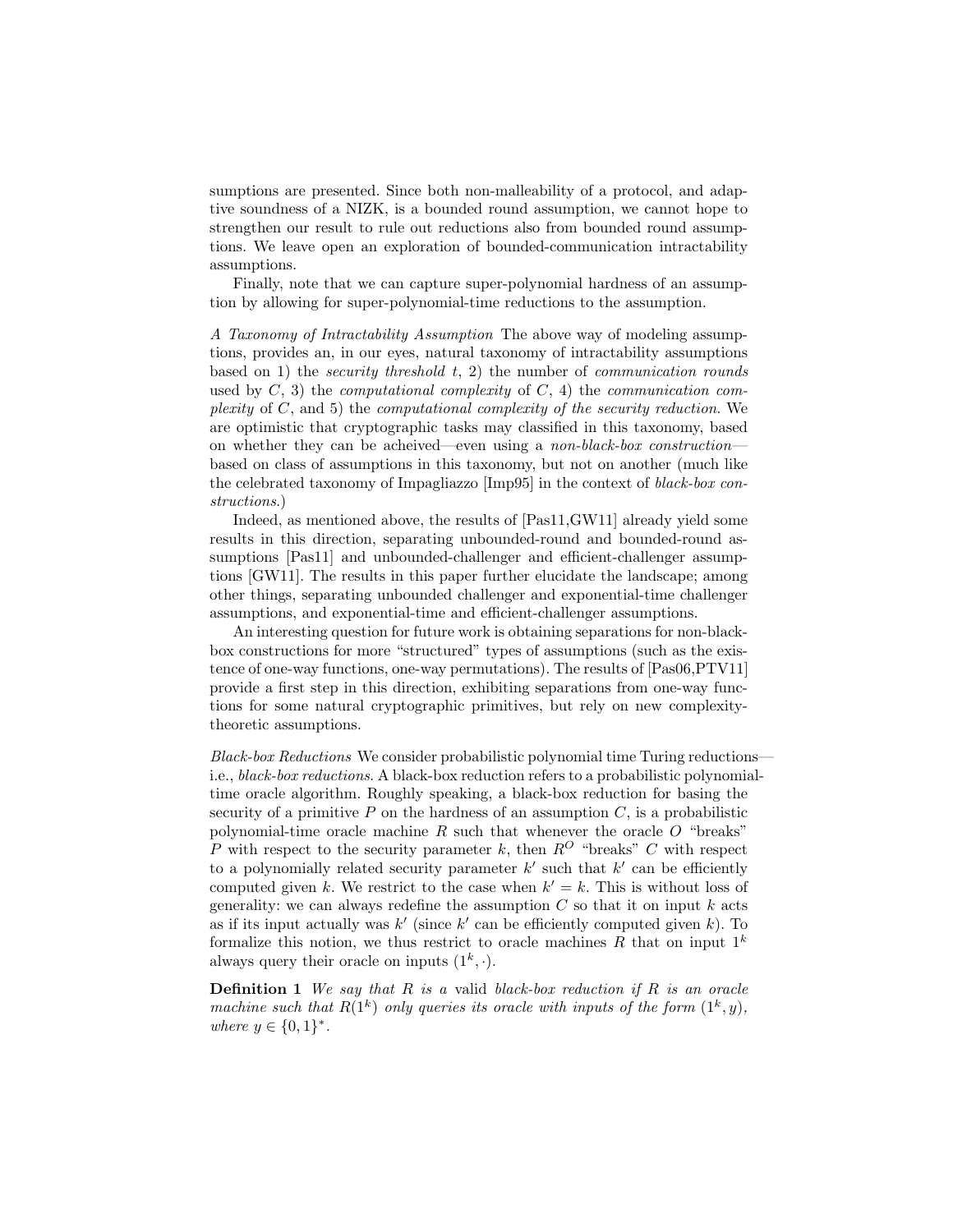The reason that we (and as it standard in the literature) restrict  $R$  to only query its oracle on a single "input length"  $k$ , is that standard cryptographic definitions require ruling out the existence of attackers that break some primitive even for infinitely many input lengths; as these inputs lengths can be very sparse, a black-box reduction must be successful even if it has access to an attacker that only succeeds on a single input length.<sup>6</sup>

# 3 Security of Perfect Adaptive NIZK

We recall the traditional definition of non-interactive proofs in the Common Reference String (CRS) model. For generality (and since we are proving a lower bound) we allow the CRS  $\rho$  be generated by an arbitrary polynomial-time distribution (as opposed to requiring it to be uniformly random). In the adaptivelysound notion of an non-interactive proof/argument, we require that soundness holds even if the attacker may adaptively pick a statement after having seen the CRS. We here focus only on proofs for languages in  $\mathcal{NP}$  where the prover is efficient when given an  $\mathcal{NP}$ -witness.

Definition 2 (Non-Interactive Proofs/Arguments) A triple of algorithms,  $(D, P, V)$ , is called a non-interactive proof system (with non-adaptive soundness) for a language L if the algorithm  $\mathcal D$  is probabilistic polynomial-time, the algorithm  $V$  is a deterministic polynomial-time, and  $P$  is probabilistic polynomialtime, such that the following two conditions hold:

– Completeness: There exists a negligible function  $\mu$  such for every  $x \in L$ , every  $w \in R_L(x)$  and every  $k \in N$ ,

$$
Pr [ \rho \leftarrow \mathcal{D}(1^k, 1^{|x|}); \ \pi \leftarrow P(1^k, x, w, \rho) : V(1^k, x, \rho, \pi) = 1 ] \ge 1 - \mu(k)
$$

– Soundness: For every algorithm B and every polynomial q, there exists a negligible function  $\mu$  such that for every  $k \in N$  and every  $x \notin L$  such that  $|x| \leq q(k)$ 

$$
\Pr[\rho \leftarrow \mathcal{D}(1^k, 1^{|x|}); \ \pi' \leftarrow B(1^k, x, \rho) \ : \ V(1^k, x, \rho, \pi') = 1 \ \leq \mu(k)
$$

If additionally the following condition holds, then we call  $(D, P, V)$  an adaptivelysound non-interactive proof system:

 $-$  Adaptive Soundness: For every algorithm  $B$  and every polynomial  $q$ , there exists a negligible function  $\mu$  such that for every  $k \in N, n \in [q(k)]$ 

$$
\Pr\left[\rho \leftarrow \mathcal{D}(1^k, 1^n); (x, \pi') \leftarrow B(1^k, 1^n, \rho) : V(1^k, x, \rho, \pi') = 1 \land |x| = n \land x \notin L\right] \le \mu(k)
$$

<sup>&</sup>lt;sup>6</sup> For instance, consider an attacker that succeeds only on input lengths  $2^c, 2^{2^c}, \ldots$  (and outputs  $\perp$  on all other inputs); a black-box reduction that only accesses its oracle on a polynomially related security parameter can only access a single "non-⊥" input length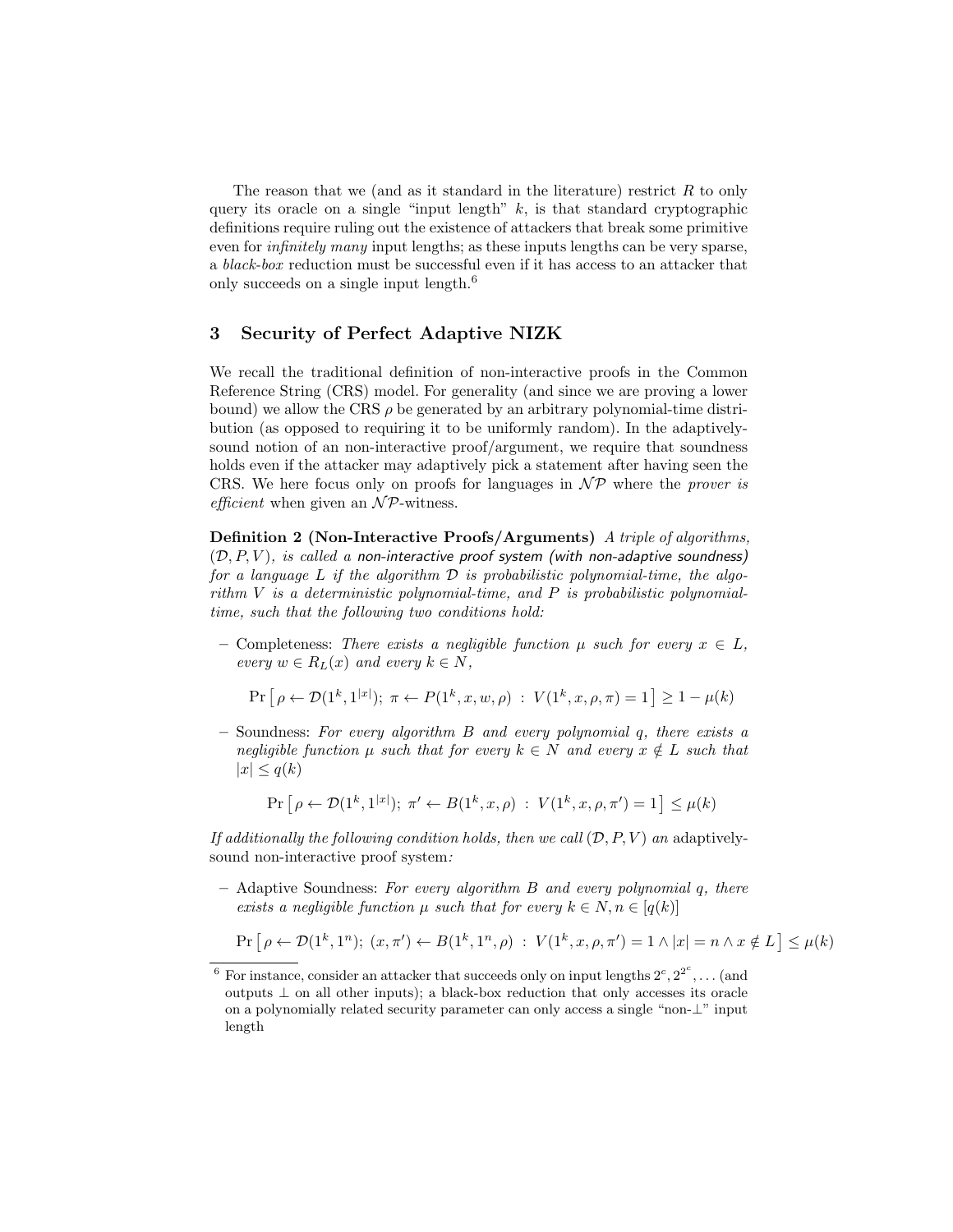Finally, if the soundness (resp adaptive soundness) condition only holds w.r.t polynomial-time adversaries B, we call  $(D, P, V)$  a non-interactive argument (resp. an adaptively-sound non-interactive argument)).

Let us turn to defining zero-knowledge. Also here there is a non-adaptive and an adaptive version. In the non-adaptive definition of zero-knowledge from [BFM88], there is a single simulator, which, after seeing the statement to be proven, generates both the CRS and the proof at the same time. In the adaptive definition from [FLS90], there are two simulators—the first of which must output a string before seeing any theorems. The stronger adaptive definition guarantees zeroknowledge even when the statement to be proved is chosen as a function of the CRS. We here focus only on adaptive zero-knowledge.

**Definition 3 (Non-Interactive Zero-Knowledge)** Let  $(D, P, V)$  be an noninteractive proof system for the language L. We say that  $(D, P, V)$  is (adaptively) zero-knowledge if there exists two probabilistic polynomial-time simulators  $S_1, S_2$ such that for every polynomial q, every non-uniform polynomial-time statementchosing algorithm  $c(\cdot)$  that on input  $(1^k, 1^n, \rho)$  outputs a n-bit statement  $x \in L$ , and every function  $w(\cdot)$  such that  $w(x) \in R_L(x)$ , the following two ensembles are computationally indistinguishable

$$
\{\rho \leftarrow \mathcal{D}(1^k, 1^n); x \leftarrow c(1^k, 1^n, \rho); w \leftarrow w(x); \pi \leftarrow P(1^k, x, w, \rho) : (\rho, x, \pi) \}_{k \in N, n \in [q(k)]}
$$
  

$$
\{(\rho, aux) \leftarrow S_1(1^k, 1^n); x \leftarrow c(1^k, 1^n, \rho); \pi' \leftarrow S_2(1^k, x, aux) : (\rho, x, \pi') \}_{k \in N, n \in [q(k)]}
$$

We furthermore say that  $(D, P, V)$  is perfect (resp. statistical) zero-knowledge if the above ensembles are identically distributed (resp. statistically close).

We use the (common) acronym "NIZK" to denote a non-interactive zeroknowledge proof or argument. Feige, Lapidot and Shamir and Bellare and Yung [FLS90,BY96] (building on [BFM88]) show that the existence of enhanced trapdoor permutations implies that all of  $\mathcal{NP}$  has a adaptively-sound NIZK, but the zero-knowledge property is only computational. As mentioned, Groth, Ostrovsky and Sahai [GOS06] show (under some number theoretic assumptions) that all of  $\mathcal{NP}$  has a perfect NIZK with non-adaptive soundness. More recently, Abe and Fehr [AF07] present a perfect NIZK for  $\mathcal{NP}$  also with adaptive soundness but based the soundness property on a "knowledge" assumption (rather than an intractability assumption).

We aim to prove limitations of basing even weak notions of adaptive soundness for perfect or statistical NIZK for  $\mathcal{NP}$  on intractability assumptions. Let us first explicitly define what it means to break adaptive soundnessof a NIZK.

Definition 4 (Breaking Adaptive Soundness) We say that A breaks adaptive soundness of  $(D, P, V)$  w.r.t the language L on input lengths  $q(\cdot)$  with probability  $\mu(\cdot)$  if for every  $k \in N$ ,

$$
\Pr\left[\rho \leftarrow \mathcal{D}(1^k, 1^{q(k)}); (x, \pi') \leftarrow A(1^k, \rho) : V(1^k, x, \rho, \pi') \wedge |x| = q(k) \wedge x \notin L = 1\right] \ge \mu(k)
$$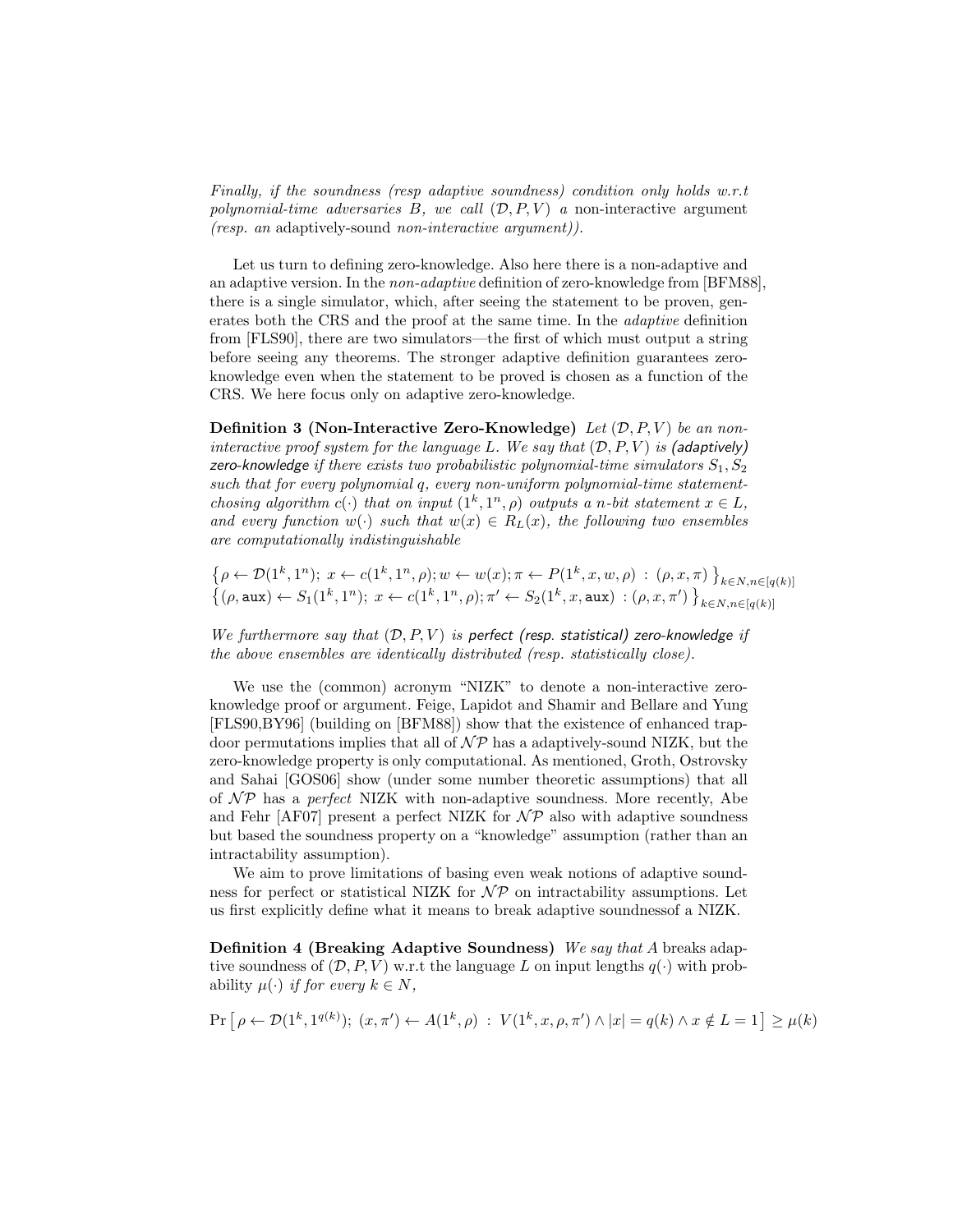Let us turn to defining what it means to base adaptive soundness on an intractability assumption C.

Definition 5 (Basing Adaptive Soundness on the Hardness of  $C$ ) We say that R is a black-box reduction for basing adaptive soundness of  $(D, P, V)$  w.r.t. L and input lengths q, on the hardness of C w.r.t threshold  $t(\cdot)$  if R is a valid black-box reduction and there exists a polynomial  $p(\cdot, \cdot)$  such that for every probabilistic machine A that breaks adaptive soundness of  $(D, P, V)$  w.r.t L and inputs lengths q(·) with probability  $\mu(\cdot)$ , for every  $k \in N$ ,  $R^A$  breaks C w.r.t t with probability  $p(\mu(k), 1/k)$  on input  $1^k$ .

Note that we here require that  $R^O$  breaks the assumption C on the security parameter k by querying  $O$  on the *same* security parameter k. As previously mentioned, a seemingly more general definition would allow  $R^O$  to break C on a polynomially-related security parameter  $k'$  (which can be efficiently computed given  $k$ ), but this extra generality does not buy us anything as we can always re-define C to on input k act as its input was  $k'$ .

We now have the following theorem:

Theorem 3 Assume the existence of non-uniformly hard one-way functions. Then there exists an NP-language L such that the following holds. Let  $(\mathcal{D}, P, V)$ be a statistical non-interactive adaptively zero-knowledge argument for  $L$ , let  $q(k)$ be polynomially related to k, and let  $(C, t)$  be any efficient-challenger assumption. If there exists a black-box reduction R for basing adaptive soundness of  $(D, P, V)$  w.r.t L and input lengths q on the hardness of C w.r.t threshold t, then there exists a probabilistic polynomial-time machine B and a polynomial  $p'(\cdot)$  such that for infinitely many  $k \in N$ , B breaks C w.r.t t with probability  $\frac{1}{p'(k)}$  on input 1<sup>k</sup>. If furthermore assuming the existence of one-way functions secure against non-uniform subexponential-time algorithms, the above holds even if C is subexponential-time computable.

Let us also remark that under the assumption of one-way functions secure against non-uniform subexponential-time algorithms, Theorem 3 directly extends also to a super-polynomial-time (SPS) [Pas03b] relaxation of the notion of a statistical NIZK, where the simulator may run in subexponential time. (Let us also briefly point our a very recent work by Chung, Lui, Mohammad and Pass [CLMP12] that presents barriers to two-message SPS zero-knowledge arguments.)

Note that in Theorem 3, we rule out statistical NIZK where adaptive soundness only needs to hold w.r.t. statements of a particular (polynomial) length  $n = q(k)$ .

Our next theorem rules out even exponential-time challenger assumptions C if the same assumption C can be used to prove adaptive soundness for any polynomial length statement (indeed, as far as we know, in all known NIZK constructions, the underlying intractability assumption depends only on the security parameter for the NIZK but not on the length of the statement to be proven).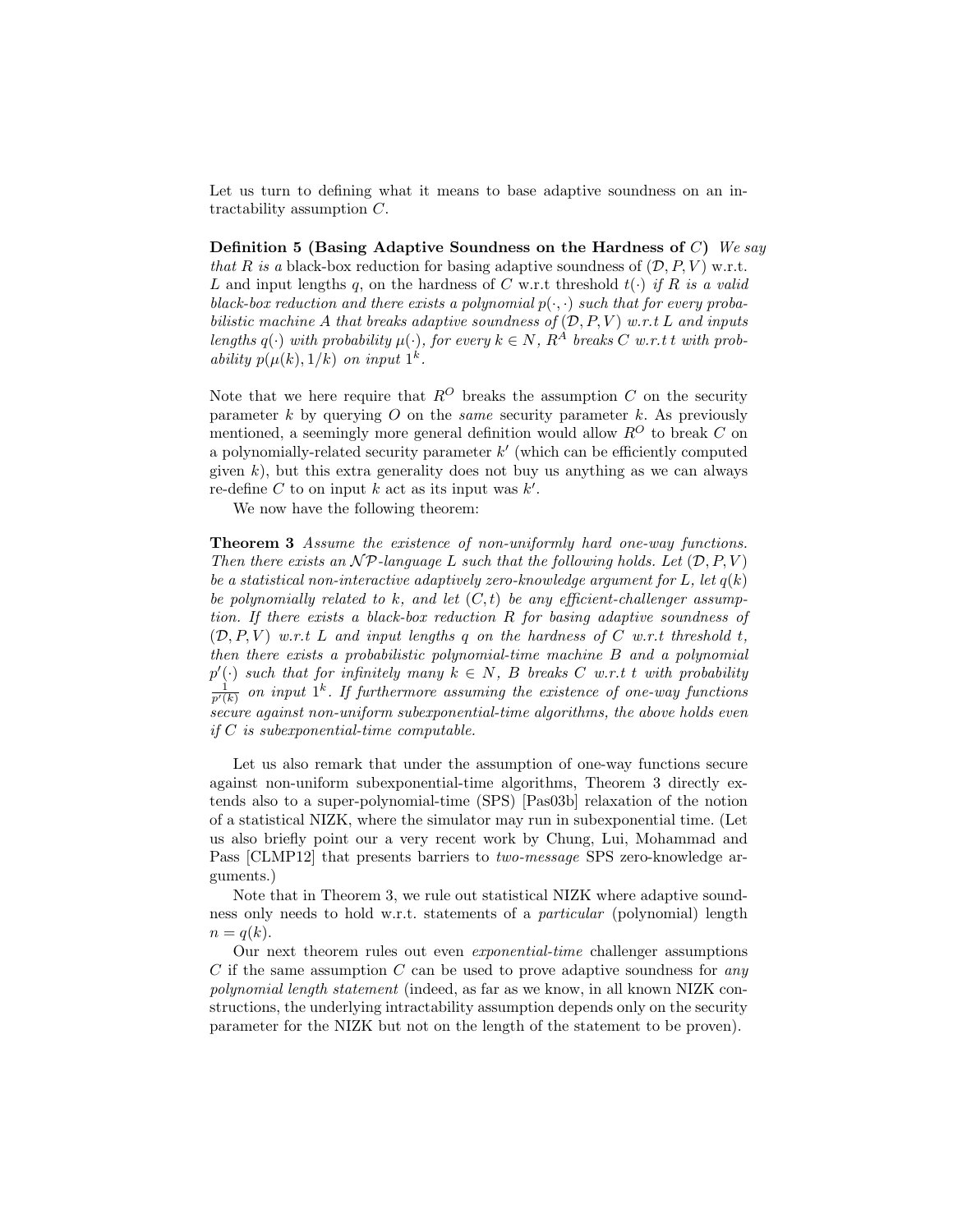Theorem 4 Assume the existence of one-way functions secure against nonuniform subexponential-time algorithms. Then there exists an  $\mathcal{NP}$ -language L such that the following holds. Let  $(D, P, V)$  be a statistical non-interactive adaptively zero-knowledge argument for L, and let  $(C, t)$  be any exponential-time challenger assumption. If for every polynomial q, there exists a black-box reduction R for basing adaptive soundness of  $(D, P, V)$  w.r.t L and the input length q on the hardness of  $C$  w.r.t threshold t, then there exists a probabilistic polynomial-time machine B and a polynomial  $p'(\cdot)$  such that for infinitely many  $k \in N$ , B breaks C w.r.t t with probability  $\frac{1}{p'(k)}$  on input  $1^k$ .

Note that Theorem 4 is weaker than Theorem 3 in that we require that the same assumption C can be used to prove any polynomial-length statement, whereas in Theorem 3 we rule out NIZK where the underlying hardness assumption may depend also on the length of the statement proved. This additional restriction is necessary: the assumption that a particular NIZK is adaptively sound for statements of length  $q(k) = k$  can clearly be stated as an exponential-time challenger assumption.

We here only prove Theorem 3 and leave Theorem 4 for the full version.

## 3.1 Proof of Theorem 3

Proof. We here consider only a simplified case when the zero-knowledge property is perfect and the distribution sampled by  $\mathcal D$  is uniform over  $\{0,1\}^{poly(k)}$ —i.e., we consider perfect NIZK in the so-called "Uniform Reference String" (URS) model. The remainder of the proof of Theorem can be found in the full version. Let  $g: \{0,1\}^* \to \{0,1\}^*$  be a length-doubling PRG. Consider the language  $L =$  ${g(s)|s \in \{0,1\}^*}$ . Assume there exists a perfect NIZK  $(D, P, V)$  for L in the URS model, where the reference string is of length  $\ell(k)$  given the security parameter k, and assume there exists a black-box reduction  $R$  for basing adaptive soundness of  $(\mathcal{D}, P, V)$  w.r.t L and input lengths  $q(.)$  on the hardness of C w.r.t threshold t. In particular, this means that for every  $A$  that breaks the adaptive soundness of  $(D, P, V)$  w.r.t L and input lengths  $q(\cdot)$  with overwhelming probability, there exists a polynomial  $p(\cdot)$  such that for infinitely many  $k \in N$ ,  $R^A$  breaks C w.r.t t on common input  $1^k$  with probability  $\frac{1}{p(k)}$ ; i.e., Pr  $\left[ \langle R^A, C \rangle (1^k) = 1 \right] \geq$  $t(k) + \frac{1}{p(k)}$ 

To be more concrete, R may feed  $A(1^k)$  a reference string  $\rho$ , and will get in return a statement  $x \in \{0,1\}^{q(k)}$ —that with high probability is false—and a proof  $\pi$  of x—that with high probability is accepting; R may continue this process all throughout its interaction with  $C$ . Note that  $R$  is required to work even if  $A$  is probabilistic, and on each query made by  $R$ ,  $A$  uses fresh random coins. (As we show in the full version, at the cost of a minor complication, the proof can be adapted to work also if only considering reductions that work as long as the attacker is deterministic.)

Our goal is to present a polynomial-time algorithm that directly breaks C without the help of A. Towards this goal, we will first define a particular  $ran$ -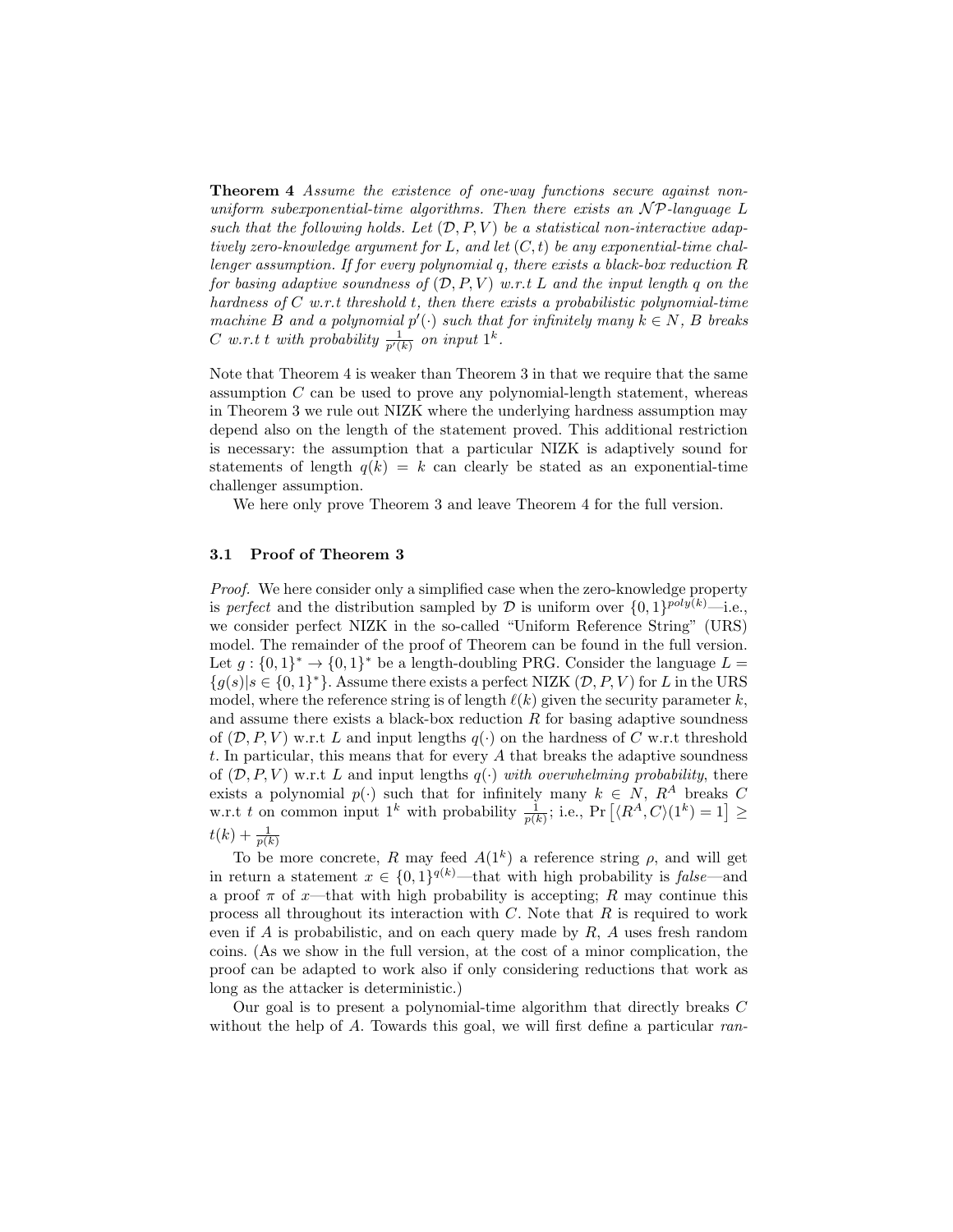*domized* attacker  $A$ , and next present an efficient "simulator"  $\tilde{A}$  for  $A$ , and show that  $R^{\tilde{A}}$  still breaks C (w.r.t t).

Let us start by defining the attacker A. To simplify notation, let us assume that  $q(k) = 2k$ ; it is easy to see that the same proof works as long as  $q(k)$  is polynomially related to k. On input  $1^k$  and a reference string  $\rho$ , A proceeds as follows:

- A first checks that  $|\rho| = \ell(k)$ ; if not, it simply sends back ⊥.
- Otherwise, it *uniformly* picks a random tape r such that  $S_1(1^k, 1^n)$  outputs  $\rho$ , aux on input the random tape r. Since, by our assumption, the simulation is perfect, every string  $\rho \in \{0,1\}^{\ell(k)}$  is output by  $S_1(1^k,1^n)$  with positive (and the same) probability, so A will succeed in this task. Note, however, that this step is not necessarily efficient.
- Next, A uniformly picks a string  $x \in \{0,1\}^n$ . Note that, except with probability  $2^{-k}$ ,  $x \notin L$  (there are  $2^{2k}$  strings, and at most  $2^k$  can be in the range of the PRG  $q$ ).
- Finally, A runs the simulator  $S_2(1^k, 1^n, x, \text{aux})$  to produce the proof  $\pi$ , and outputs  $(x, \pi)$ .

As noted above, with high probability, the statement  $x$  picked by  $A$  is false. But it remains to argue that the proof  $\pi$  of x output by A is accepting (for the reference string  $\rho$ ). For now, let us simply assume that the proof is accepting with high probability, and let instead show how to emulate  $A$  in polynomial time (thus proving that  $C$  can be broken in polynomial time). We will then return to showing that A indeed is a "good" attacker, producing accepting proofs of false statements.

Consider the "simulator",  $\tilde{A}$  that on input  $1^k$  and a reference string  $\rho$ , proceeds as follows:

- Just as A,  $\tilde{A}$  first check that  $|\rho| = \ell(k)$ ; if not it simply sends back ⊥.
- Next,  $\tilde{A}$  uniformly picks a string  $s \in \{0,1\}^k$ , and lets  $x = g(s)$ . Note that by definition  $x \in L$ .
- Finally,  $\tilde{A}$  runs the honest prover algorithm  $P(1^k, \rho, x, w)$  to produce the proof  $\pi$ , and outputs  $(x, \pi)$ .

The following claim shows that  $\tilde{A}$  is a good simulator for A.

**Claim 1** For every efficient C and R, there exists a negligible function 
$$
\mu
$$
 such that for every  $k \in N$ ,  $Pr\left[\langle R^{\tilde{A}}, C \rangle (1^k) = 1\right] - Pr\left[\langle R^A, C \rangle (1^k) = 1\right] \leq \mu(k)$ .

*Proof.* As a first attempt to proving the claim, consider a hybrid attacker  $A'$ that performs exactly the same steps as A, but samples a true statement  $x \in L$ in exactly the same way as  $\tilde{A}$  (but otherwise runs the simulator, just as  $A$ ). Note that the only difference between  $A'$  and  $A$  is that  $A'$  provides "simulated" proofs (of true statements), whereas  $A$  gives honestly generated proofs. Indeed, it follows from the perfect zero-knowledge property that  $A'$  perfectly emulates A. Furthermore, intuitively, it should follows from the fact that true and false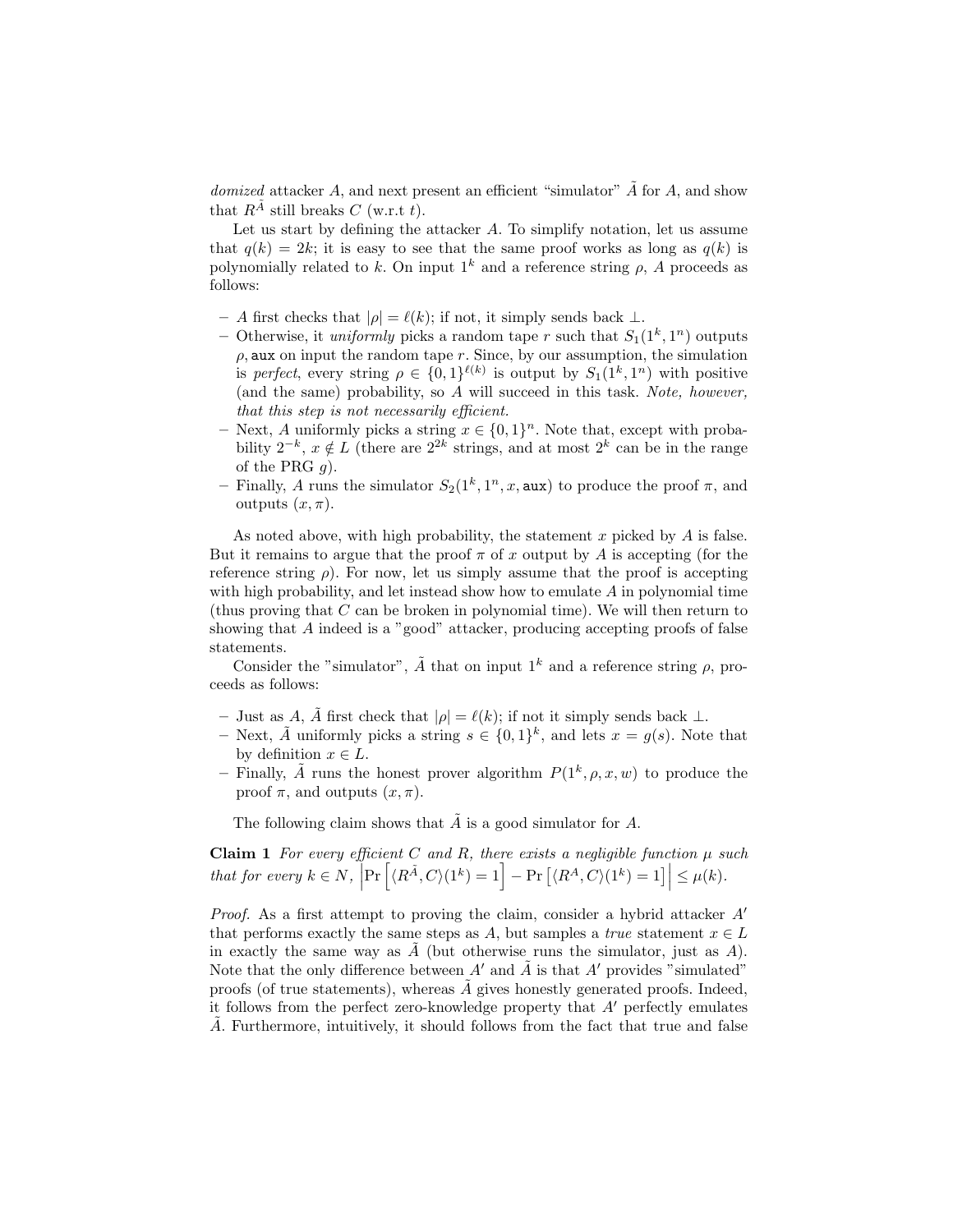statement are indistinguishable (by the pseudorandomness property of  $g$ ) that  $A'$  correctly emulates  $A$ . But there is a problem: although, both  $C$  and  $R$  are efficient,  $A$  and  $A'$  are not, so *efficiently* contradicting the pseudorandomness property becomes problematic.

To circumvent this problem, we define a carefully ordered sequence of hybrid experiments, and rely on the fact that it is only the first step of  $A$  (and  $A'$ ) that is inefficient. With this careful ordering, the inefficient part of A can be dealt with using *non-uniformity* (and thus we finally contradict the pseudorandomness property of g w.r.t. non-uniform polynomial-time algorithms).

More precisely, assume for contradiction that the claim is false. That is, there exists a polynomial  $p'$  such that for infinitely many  $k \in N$ ,  $|\Pr\left[\langle R^{\tilde{A}}, C \rangle (1^k) = 1\right] Pr\left[ \langle R^A, C \rangle (1^k) = 1 \right] | \geq \frac{1}{p'(k)}$ . Let  $m(k)$  be an upper-bound on the number of oracle queries by R on input  $1^k$ , and fix a canonical k for which the above happens. Consider a sequence of hybrid experiments  $H_0, \ldots, H_{m(k)}$ , where  $H_i$  is defined as the output of  $C(1^k)$  after communicating with  $R(1^k)$  where the first i oracle queries of  $R$  are answered by  $A$ , and the remaining ones are answered by the efficient  $\tilde{A}$ . Note that  $H_0 = \langle R^{\tilde{A}}, C \rangle (1^k)$  and  $H_{m(k)} = \langle R^A, C \rangle (1^k)$ . It follows that there exists some j such that  $|\Pr[H_{j+1} = 1] - \Pr[H_j = 1]| \ge \frac{1}{m(k)p'(k)}$ . Define another hybrid  $H'_{j}$  which is identically defined to  $H_{j}$ , but where the statement x in the  $j+1$  oracle query is selected as a true statement (just as in  $H_{j+1}$ ) but we still run the simulation (just as in  $H_j$ ). It follows directly by the perfect zeroknowledge property of  $(D, P, V)$  that the output of  $H'_{j}$  is identically distributed to the output of  $H_{j+1}$ . To reach a contradiction, let us finally argue that the output of  $H_j$  is indistinguishable to that of  $H'_j$ . Note that up until the point when R receives its  $(j + 1)$ st proof back from the oracle, the two experiments proceed identically the same. Thus, if they are distinguishable, there exists some prefix  $\tau$  of the execution of  $H_j^{\tau}$ , up until and including the  $j+1$  query of R, such that conditioned on this prefix  $\tau$ ,  $H_j$  and  $H'_j$  are distinguishable. We may now simply extend  $\tau$  to also include the string aux picked by A in the  $j+1$  query, and conclude that there exists some extension  $\tau'$  of  $\tau$  such that even conditioned on  $\tau'$ ,  $H_j$  and  $H'_j$  are distinguishable. But now, note that given the prefix  $\tau'$ , the continuations of  $H_j$  and  $H'_j$  (conditioned on  $\tau'$ ) can be efficiently generated. And since the only difference between them is the choice of the statement  $x$ , if they can be distinguished, we violate the pseudorandomness property of g. Note that we here require that  $g$  is pseudorandom against non-uniform polynomial time (as we need the non-uniform advice  $\tau'$ ). This concludes the proof of Claim 1.

So conclude the proof of the theorem, it only remains to show that  $A$  is a good attacker. Note that by the completeness property of  $(D, P, V)$  it holds that, except with negligible probability,  $A$  provides accepting proofs. It now follows as a corollary of Claim 1 that except with negligible probability, A also

 $7$  Technically, the prefix includes the random tape of  $C$  and  $R$  and all the answers to the first  $j$  queries by  $R$ .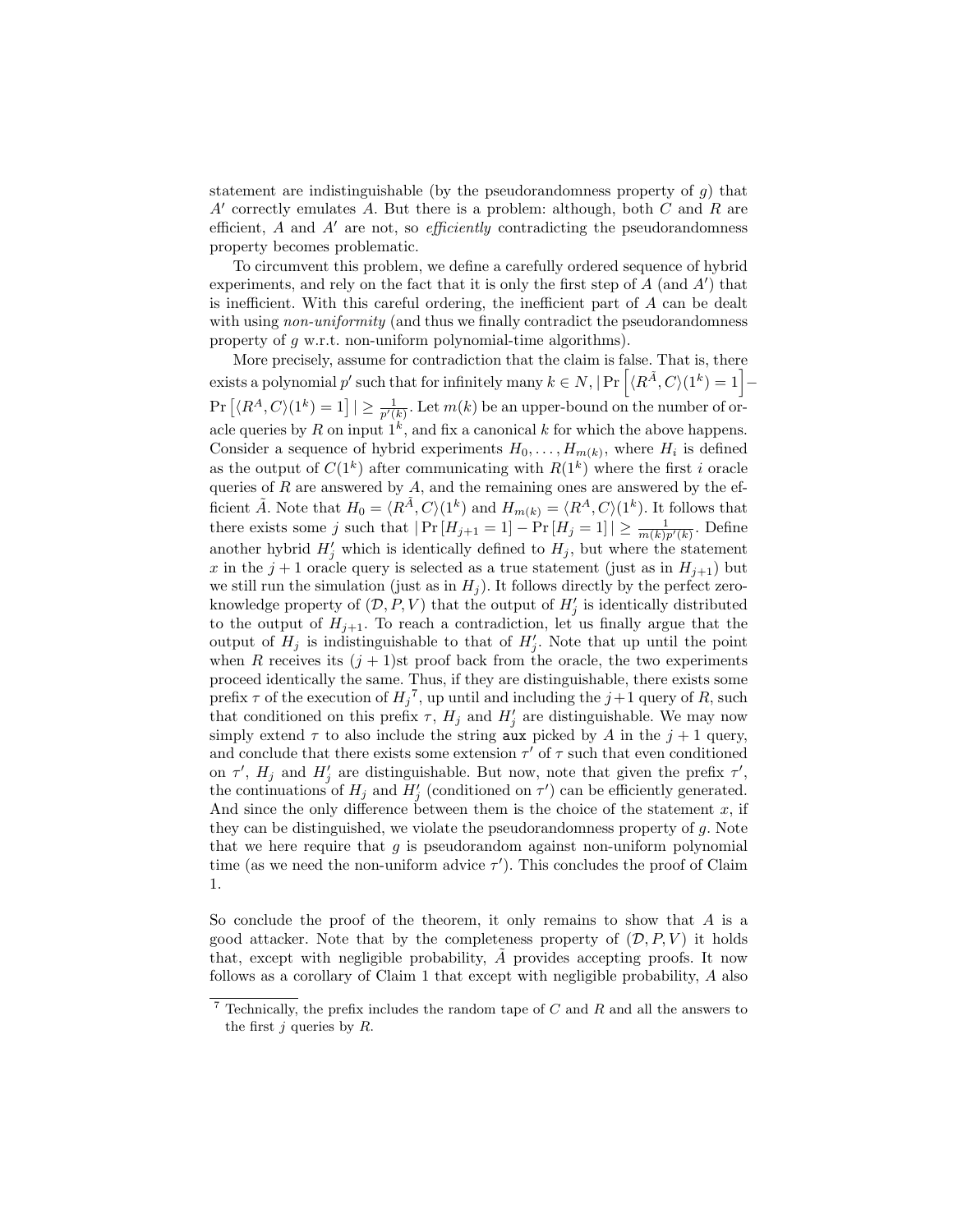provides accepting proofs: simply let  $R$  be the reduction that picks an honestly generated reference string  $\rho$ , and upon receiving back the pair  $(x, \pi)$ , outputs 1 iff  $V(1^k, \rho, x, \pi)$  outputs 1, and let C be the algorithm that simply outputs whatever  $R$  outputs.

Ruling out Subexponential-time Challenger Assumptions. If the challenger C is not efficient, then in the above hybrid argument, when switching the statement  $x = g(s)$  from being pseudorandom to being truly random, we can no longer directly argue that the probability of C outputting 1 does not change by much. However, if use a PRG secure against subexponential time, then same proof goes through as long as  $C$  is subexponential-time computable.  $\square$ 

## 4 Acknowledgements

I am extremely grateful to Kai-min Chung and Mohammad Mahmoody for many helpful comments and definitional discussions.

## References

| [AF07]                      | Masayuki Abe and Serge Fehr. Perfect nizk with adaptive soundness. In TCC, pages<br>$118 - 136$ , 2007.                                                                                                                                                                    |
|-----------------------------|----------------------------------------------------------------------------------------------------------------------------------------------------------------------------------------------------------------------------------------------------------------------------|
| [AGGM06]                    | Adi Akavia, Oded Goldreich, Shafi Goldwasser, and Dana Moshkovitz. On basing one-<br>way functions on NP-hardness. In $STOC$ '06, pages 701-710, 2006.                                                                                                                     |
| $\left[\text{Bar}02\right]$ | Boaz Barak. Constant-round coin-tossing with a man in the middle or realizing the<br>shared random string model. In FOCS '02: Proceedings of the 43rd Symposium on<br>Foundations of Computer Science, pages 345–355, Washington, DC, USA, 2002. IEEE<br>Computer Society. |
| [BFM88]                     | Manuel Blum, Paul Feldman, and Silvio Micali. Non-interactive zero-knowledge and<br>its applications (extended abstract). In $STOC$ , pages 103-112, 1988.                                                                                                                 |
| [BMV08]                     | Emmanuel Bresson, Jean Monnerat, and Damien Vergnaud. Separation results on the<br>"one-more" computational problems. In $CT-RSA$ , pages 71–87, 2008.                                                                                                                     |
| [BNPS03]                    | Mihir Bellare, Chanathip Namprempre, David Pointcheval, and Michael Semanko. The<br>one-more-rsa-inversion problems and the security of chaum's blind signature scheme.<br>J. Cryptology, 16(3):185-215, 2003.                                                             |
| [BP02]                      | Mihir Bellare and Adriana Palacio. Gq and schnorr identification schemes: Proofs of<br>security against impersonation under active and concurrent attacks. In CRYPTO,<br>pages 162-177, 2002.                                                                              |
| [BR93]                      | Mihir Bellare and Phillip Rogaway. Random oracles are practical: A paradigm for<br>designing efficient protocols. In ACM Conference on Computer and Communications<br>Security, pages $62-73$ , 1993.                                                                      |
| $\left[\text{Bra}83\right]$ | Gilles Brassard. Relativized cryptography. IEEE Transactions on Information The-<br>ory, $29(6)$ :877–893, 1983.                                                                                                                                                           |
| [BT03]                      | Andrej Bogdanov and Luca Trevisan. On worst-case to average-case reductions for np<br>problems. In $FOCS$ , pages 308-317, 2003.                                                                                                                                           |
| [BV98]                      | Dan Boneh and Ramarathnam Venkatesan. Breaking rsa may not be equivalent to<br>factoring. In $EUROCRYPT$ , pages 59–71, 1998.                                                                                                                                              |
| [BY96]                      | Mihir Bellare and Moti Yung. Certifying permutations: Noninteractive zero-knowledge<br>based on any trapdoor permutation. J. Cryptology, $9(3):149-166$ , 1996.                                                                                                            |
| [CGH04]                     | Ran Canetti, Oded Goldreich, and Shai Halevi. The random oracle methodology, re-<br>visited. J. ACM, 51(4):557-594, 2004.                                                                                                                                                  |
| [CIO98]                     | Giovanni Di Crescenzo, Yuval Ishai, and Rafail Ostrovsky. Non-interactive and non-<br>malleable commitment. In $STOC$ , pages 141-150, 1998.                                                                                                                               |
| [CLMP12]                    | Kai-min Chung, Edward Lui, Mohammad Mahmoody, and Rafael Pass. Unprovable<br>security of two-message zero-knowledge. Manuscript, 2012.                                                                                                                                     |
| [CLMP13]                    | Kai-min Chung, Huijia Lin, Mohammad Mahmoody, and Rafael Pass. On the power<br>of non-uniform proof of security. In <i>ITCS'13</i> , 2013.                                                                                                                                 |
| [Dam91]                     | Ivan Damgård. Towards practical public key systems secure against chosen ciphertext<br>attacks. In $CRYPTO$ , pages 445-456, 1991.                                                                                                                                         |